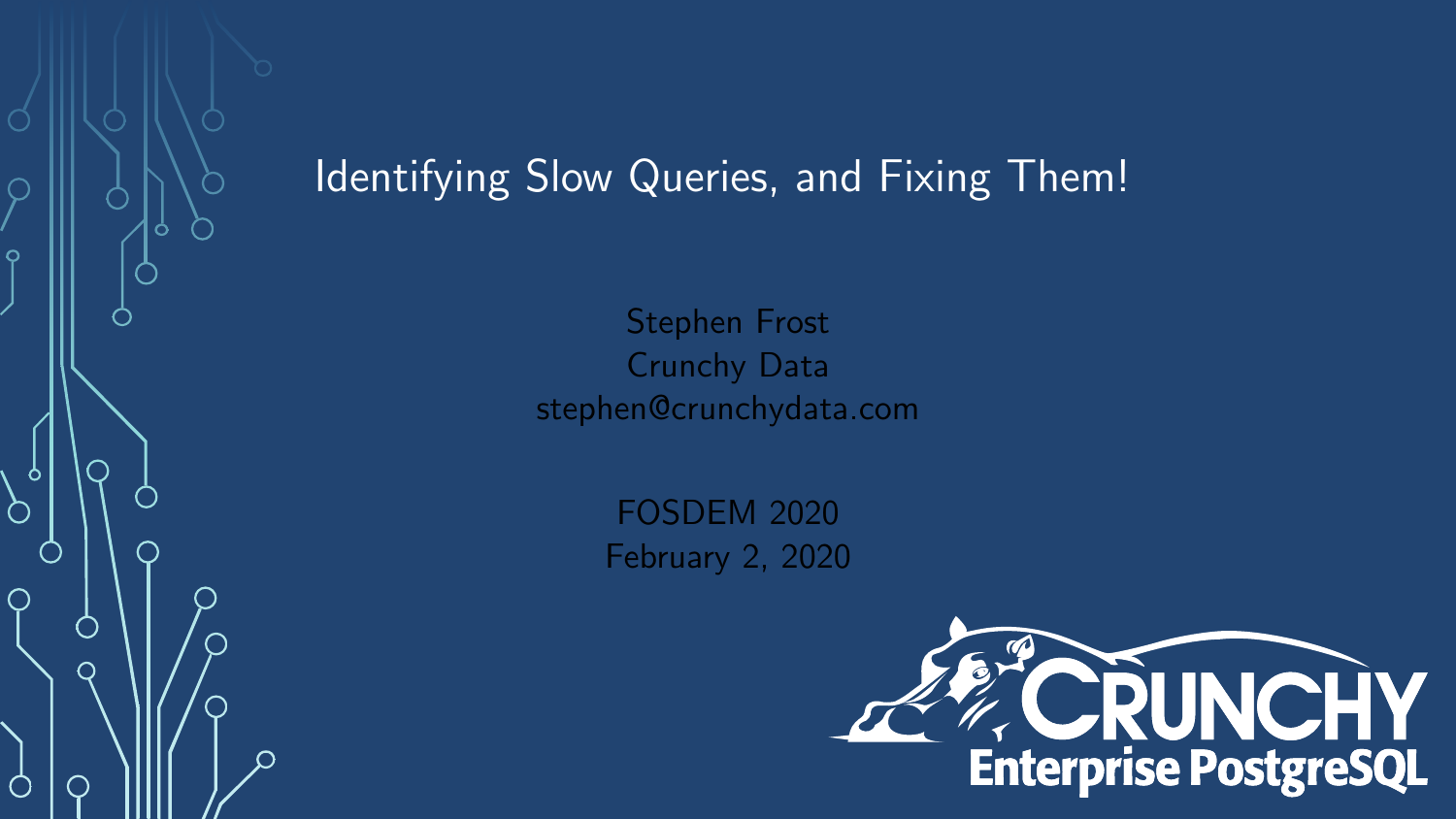#### Stephen Frost

**• Chief Technology Officer @ Crunchy Data** 

- **· Committer, PostgreSQL**
- **•** Major Contributor, PostgreSQL
- GSSAPI Ecryption in v12
- Row-Level Security in 9.5
- Column-level privileges in 8.4
- Implemented the roles system in 8.1
- Contributions to PL/pgSQL, PostGIS

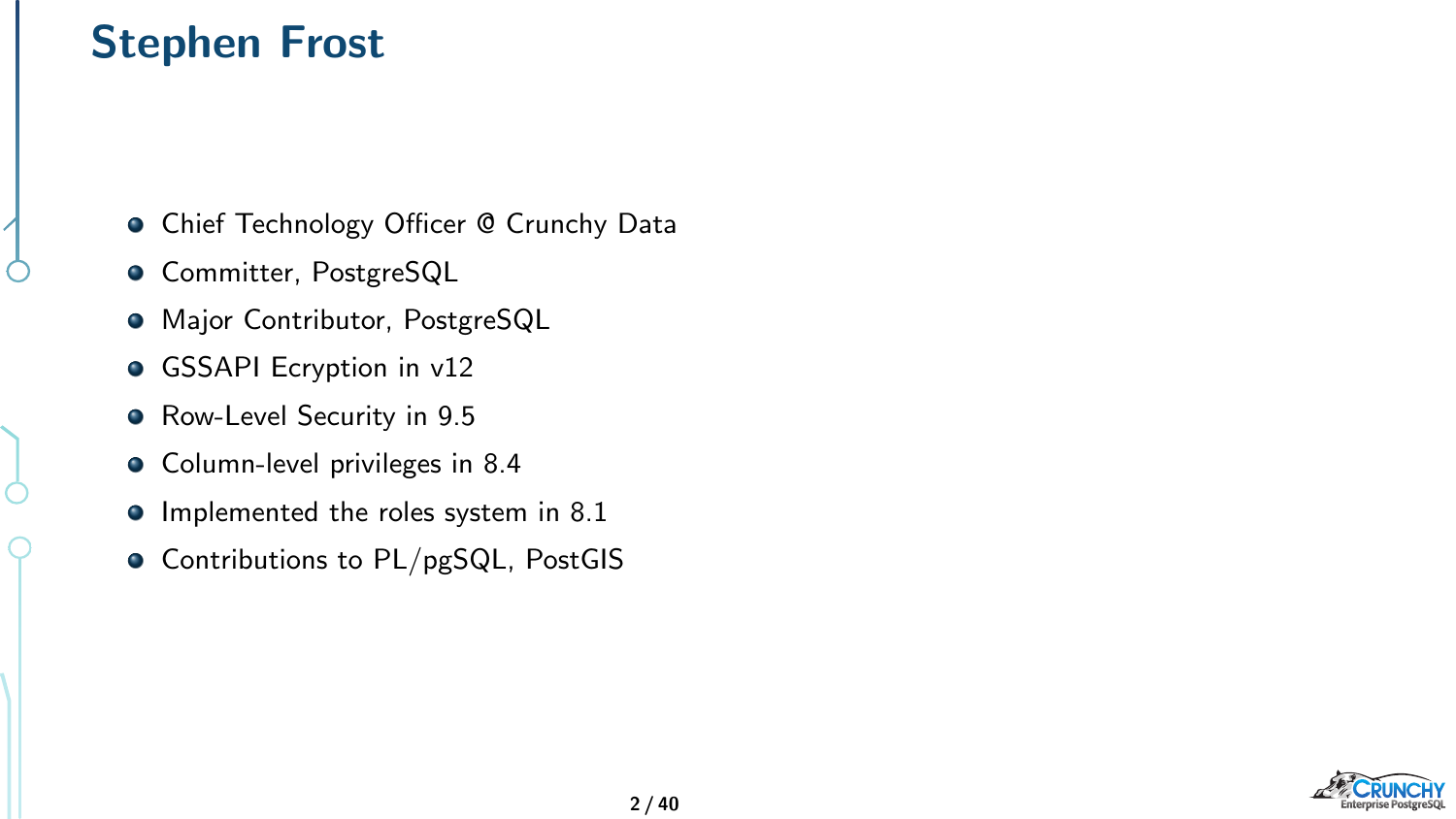## Community!

- Follow Planet PostgreSQL! <https://planet.postgresql.org>
- Join PostgreSQL.EU! <https://postgresql.eu>
- Join PostgreSQL.US! <https://postgresql.us>

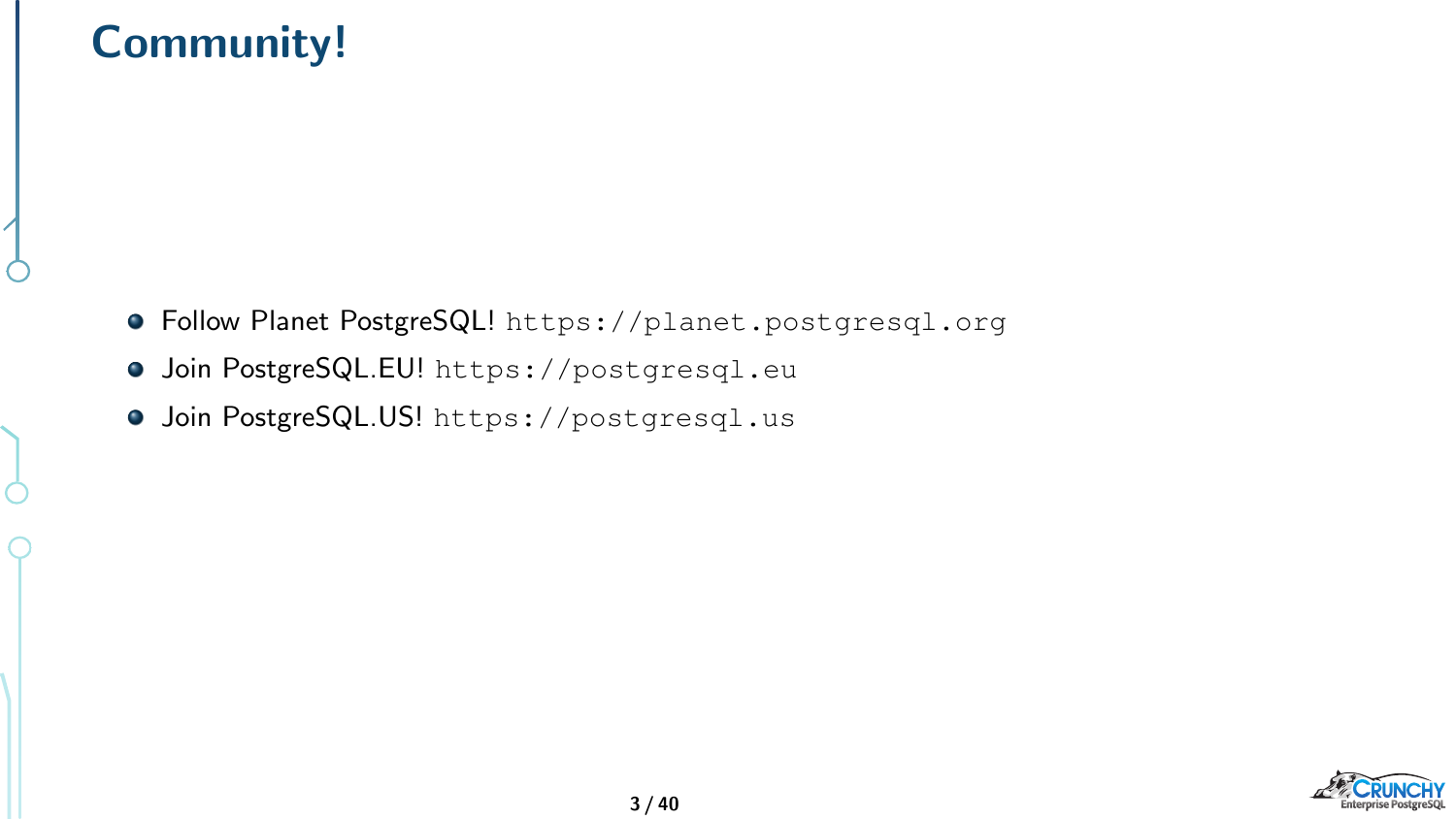#### Finding Slow Queries

- **•** Logging- Enable with postgresql.conf
- Log Analysis- Generate reports (pgBadger)
- Viewing Active Queries (pg\_stat\_statements)

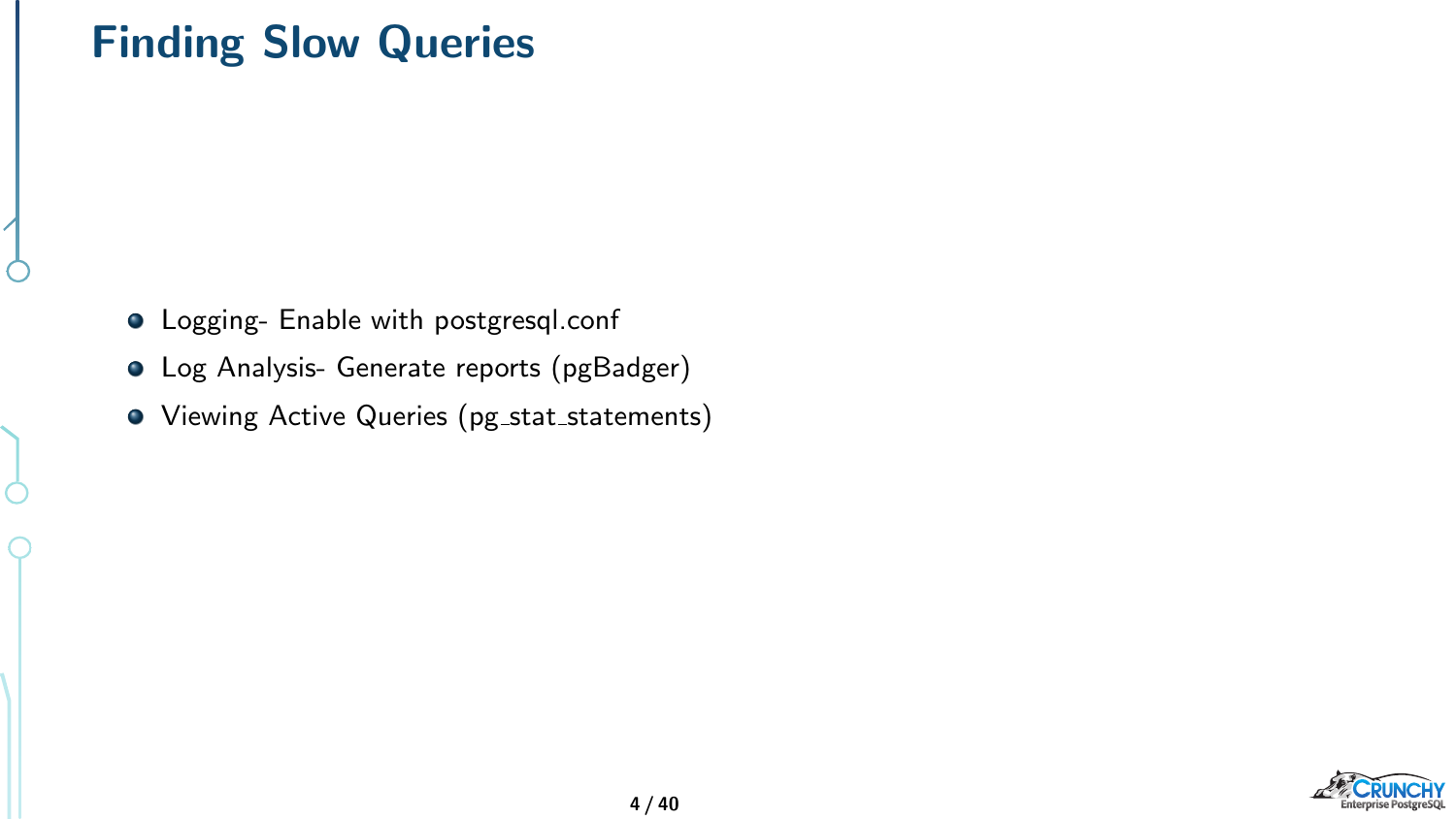# Logging

postgresql.conf configuration

- $\bullet$  log\_min\_duration\_statement
- $\bullet$  log\_line\_prefix
- **o** log\_checkpoints
- $\bullet$  log\_connections
- log\_disconnections
- **o** log\_lock\_waits
- **o** log\_temp\_files
- $\bullet$  log\_autovacuum\_min\_duration

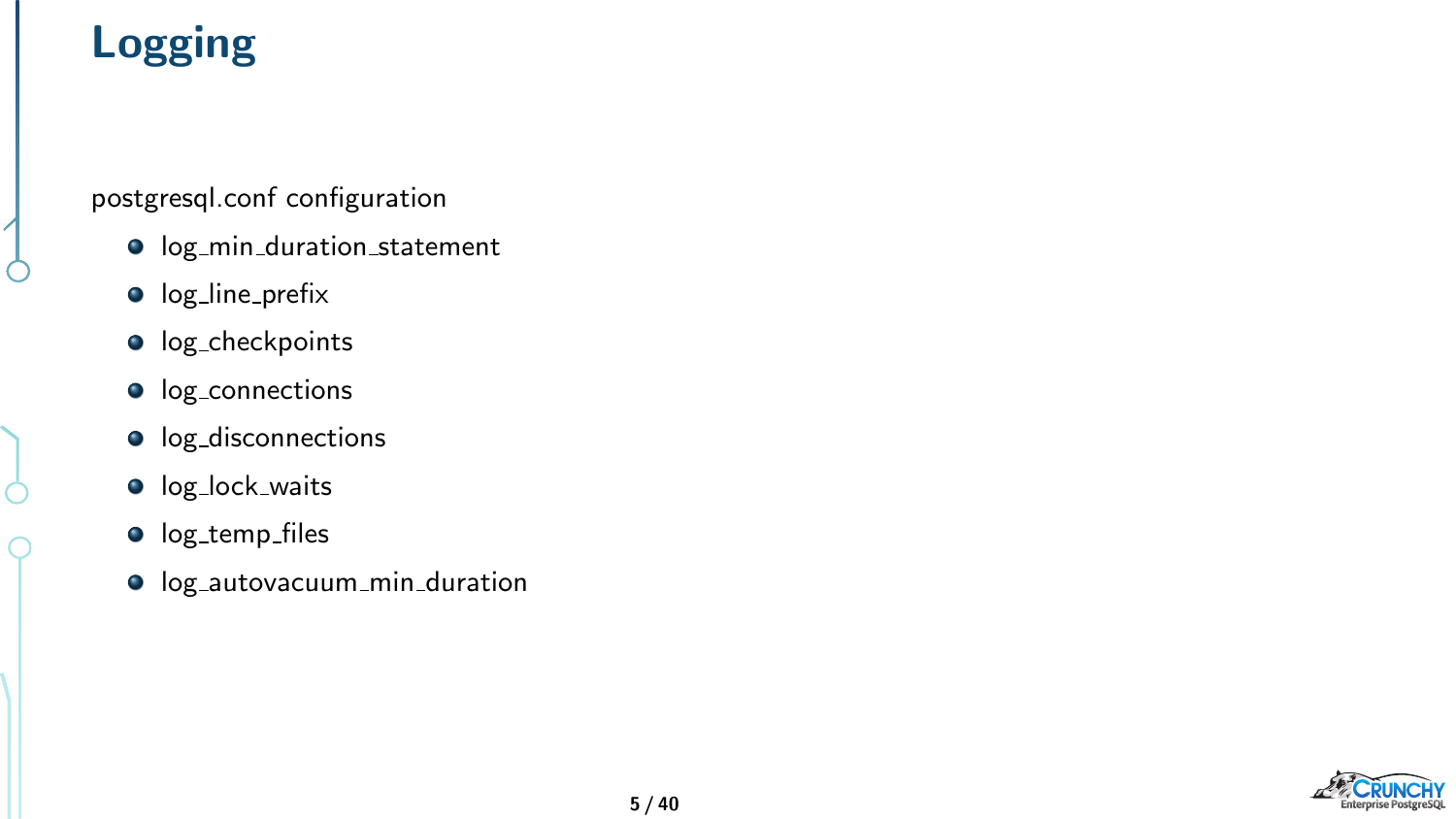#### log\_min\_duration\_statement

log\_min\_duration\_statement = 0

- Zero Logs every statement sent
- **Q** Number is in milliseconds
- Queries taking longer than value logged
- **O** Includes duration \*on the same line\*
- Do NOT enable log\_statement or log\_duration

Result:

LOG: duration: 1001.474 ms statement: select pg\_sleep(1);

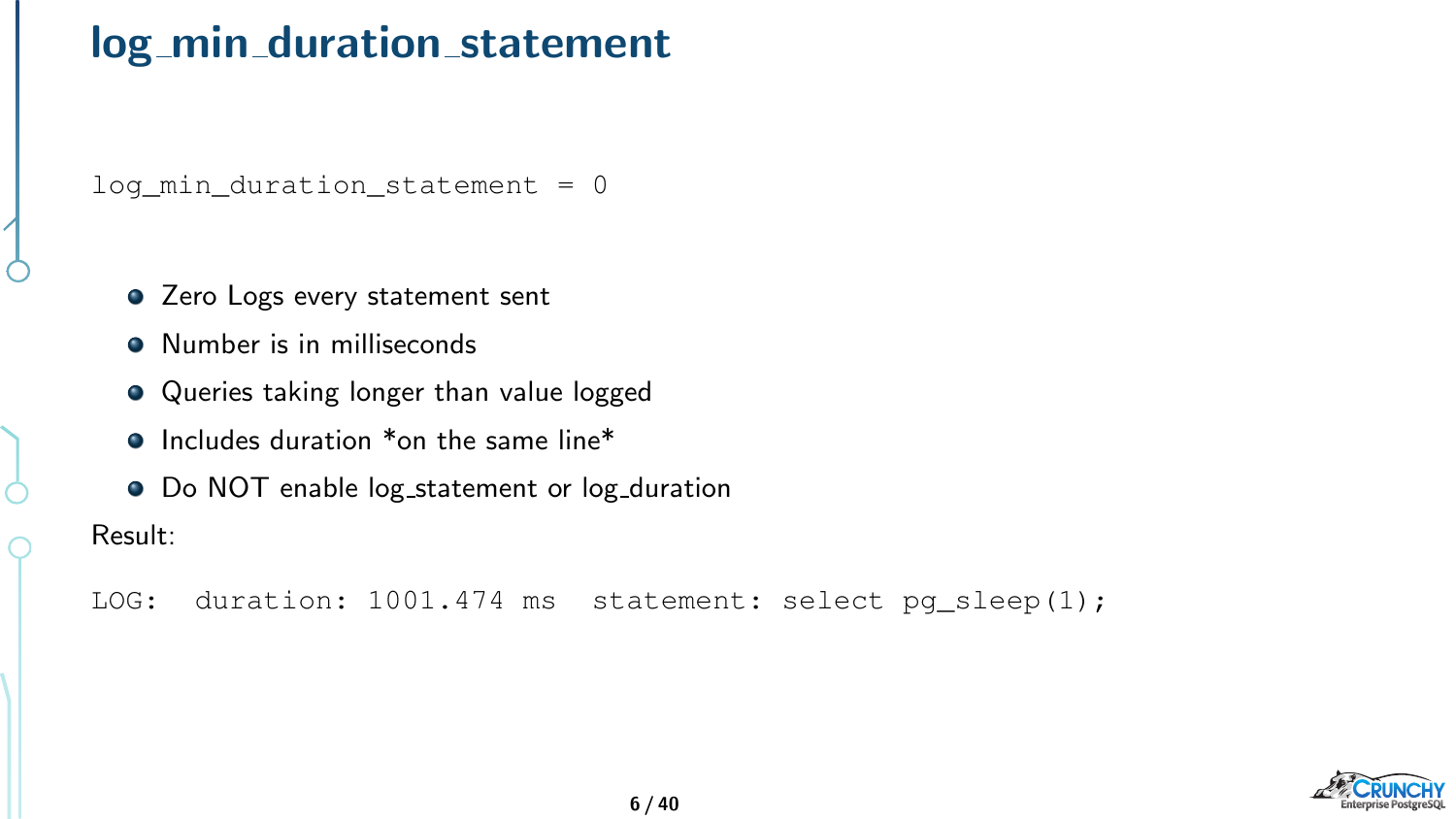## log\_line\_prefix

Pre-pended to every log message.

log\_line\_prefix = '%t [%p]:  $[%1-1]$  %quser=%u,db=%d,app=%a,client=%h '

Includes:

- %t Timestamp
- %p Process ID (pid)
- %I Session Line Number
- %u Logged in user
- %d Database logged in to
- $\bullet$  %a Application name (if set)
- %h Remote host
- %q Stop here in non-session processes

#### Result:

```
2016-09-12 14:43:04 EDT [2830]: [11-1] ...
    user=sfrost,db=postgres,app=psql,client=[local] ...
    LOG: duration: 1001.193 ms statement: select pq_sleep(1);
```
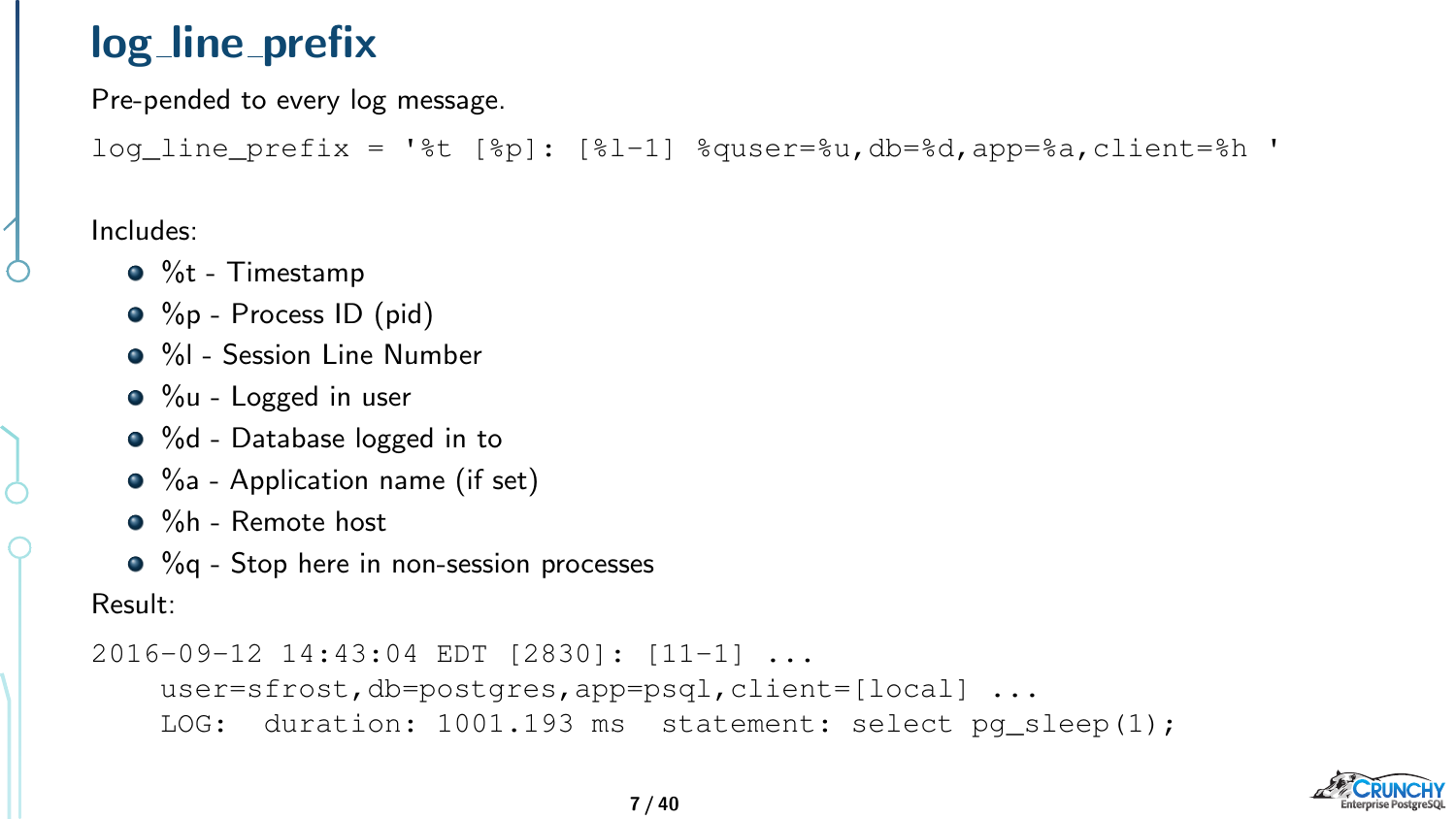#### log\_checkpoints

Logs information about each checkpoint

```
log_checkpoints = on
```
Includes:

- When/Why the checkpoint started
- When the checkpoint completed
- **•** Statistics regarding what happened during checkpoint

#### Result:

```
2016-09-12 14:51:02 EDT [2609]: [3-1] LOG: ...
    checkpoint starting: immediate force wait
2016-09-12 14:51:02 EDT [2609]: [4-1] LOG: ...
    checkpoint complete: wrote 67 buffers (0.4%); ...
    0 transaction log file(s) added, 0 removed, 0 recycled; ...
    write=0.000 s, sync=0.059 s, total=0.068 s; sync files=18, ...longest=0.025 s, average=0.003 s; distance=88 kB, estimate=88 kB
```
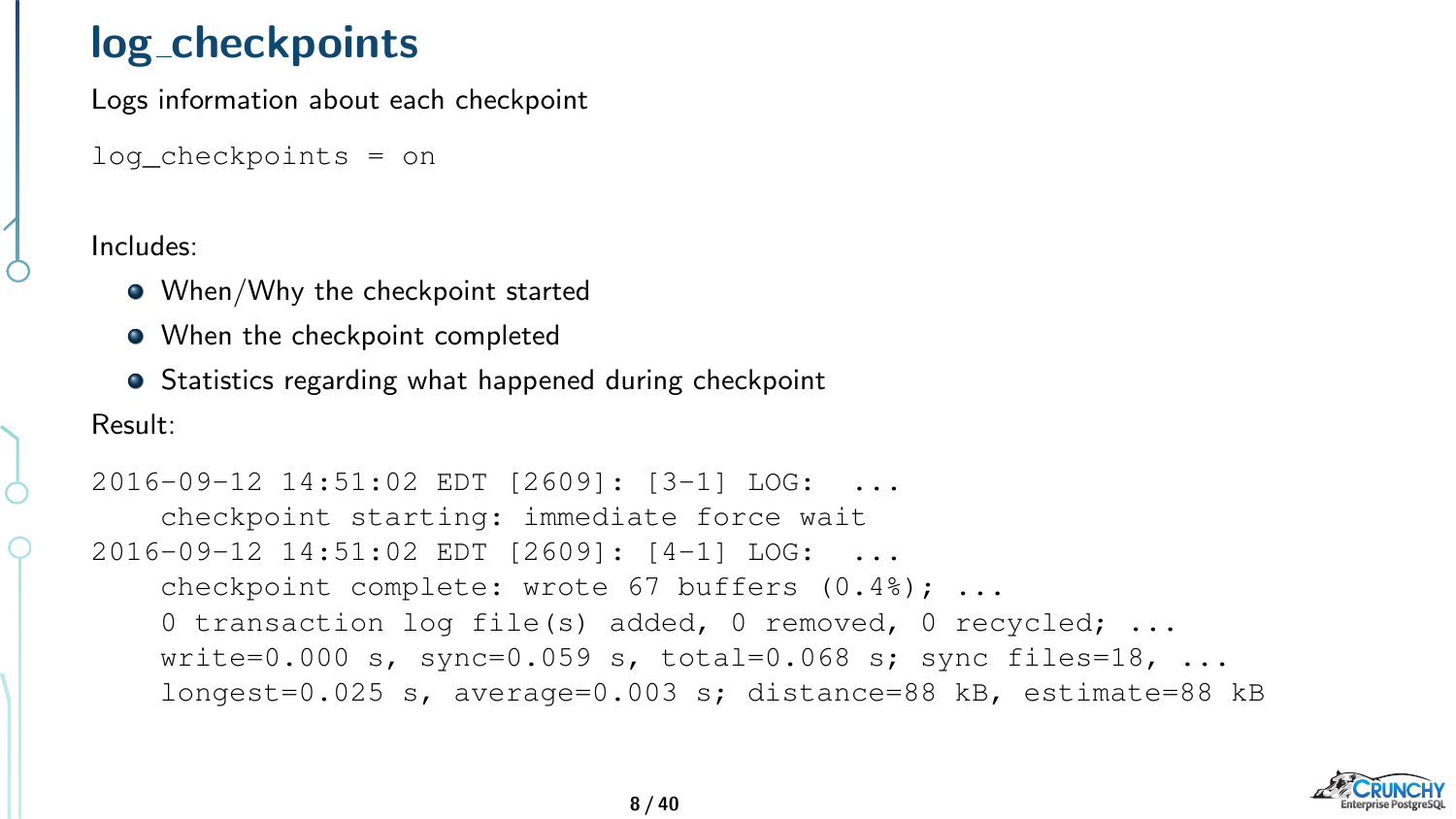# Connection logging

Logs information about each connection and disconnection

```
log_connection = on
log disconnection = on
```
Includes:

- When/Why the checkpoint started
- When the checkpoint completed
- **•** Statistics regarding what happened during checkpoint

#### Result:

```
2016-09-12 15:07:07 EDT [19608]: [1-1] user=[unknown],db=[unknown],...
    app=[unknown],client=[local] LOG: connection received: host=[local]
2016-09-12 15:07:07 EDT [19608]: [2-1] user=sfrost,db=postgres,...
    app=[unknown],client=[local] ...
    LOG: connection authorized: user=sfrost database=postgres
2016-09-12 15:07:08 EDT [19608]: [3-1] user=sfrost,db=postgres,...
    app=psql,client=[local] LOG: disconnection: ...
    session time: 0:00:01.231 user=sfrost database=postgres host=[local]
```
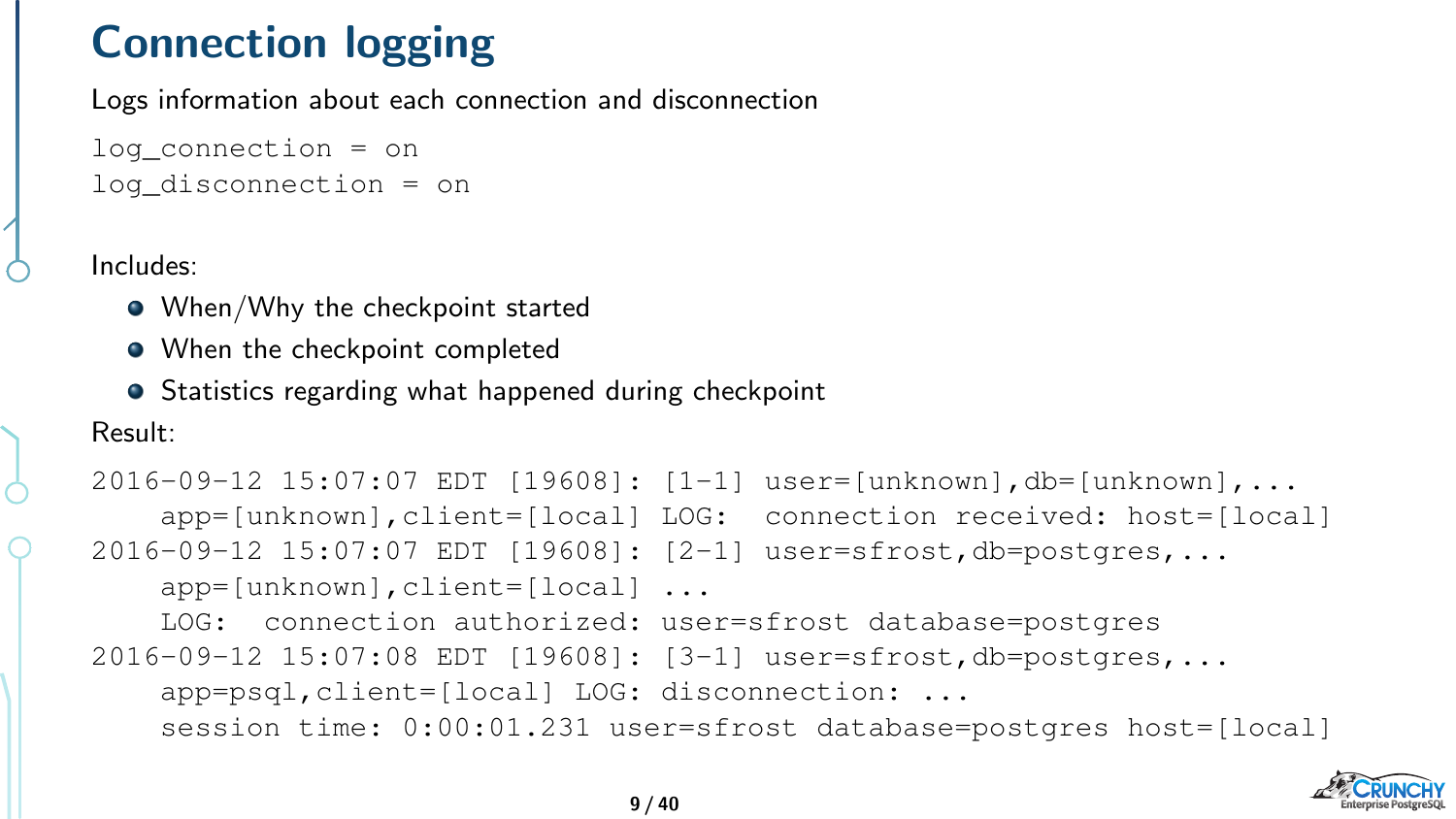#### log lock waits

Logs information when a query waits on a lock

```
log_lock_waits = on
```
Fires after 1s (deadlock\_timeout). Result:

```
2016-09-12 16:44:14 EDT [29554]: [8-1] user=sfrost,db=postgres,...
    app=psql,client=[local] LOG: process 29554 ...
    still waiting for ShareLock on transaction 668 after 1000.045 ms
2016-09-12 16:44:14 EDT [29554]: [9-1] user=sfrost,db=postgres,...
    app=psql,client=[local] DETAIL: ...
    Process holding the lock: 29617. Wait queue: 29554.
2016-09-12 16:44:14 EDT [29554]: [10-1] user=sfrost,db=postgres,...
    app=psql,client=[local] CONTEXT: ...
    while locking tuple (0,1) in relation "t1"
2016-09-12 16:44:14 EDT [29554]: [11-1] user=sfrost,db=postgres,...
    app=psql,client=[local] STATEMENT: select * from t1 for update;
```
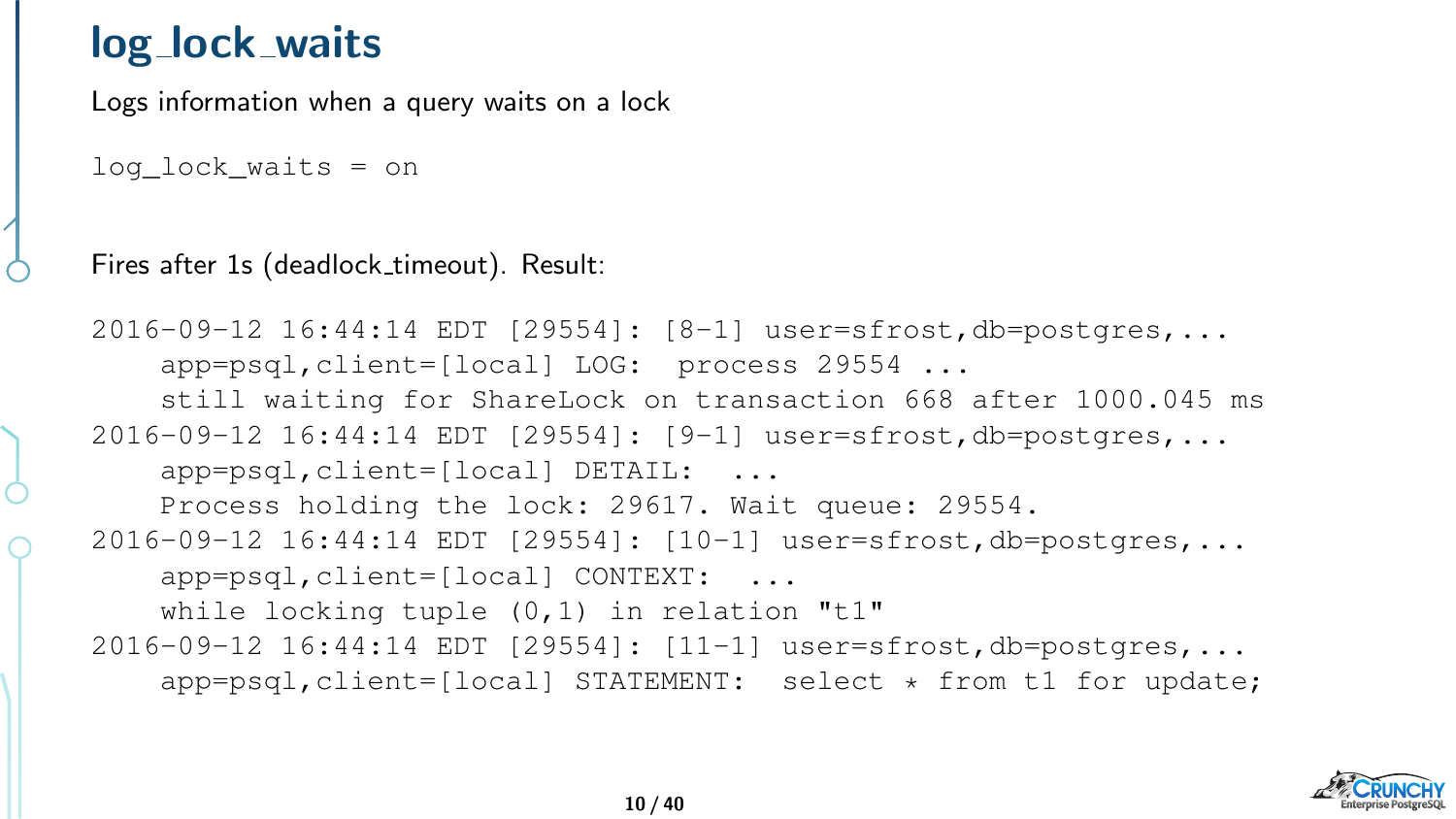#### log\_temp\_files

Logs information when a query needs to create temp files

```
log_temp_files = 0
```
Value is how large the temp file is, zero means all. Result:

```
2016-09-12 17:06:04 EDT [29554]: [51-1] user=sfrost,db=postgres,...
    app=psql,client=[local] LOG: ...
    temporary file: path "base/pgsql_tmp/pgsql_tmp29554.2", size 1540096
2016-09-12 17:06:04 EDT [29554]: [52-1] user=sfrost,db=postgres,...
    app=psql,client=[local] STATEMENT: select * from t1 order by 1;
```
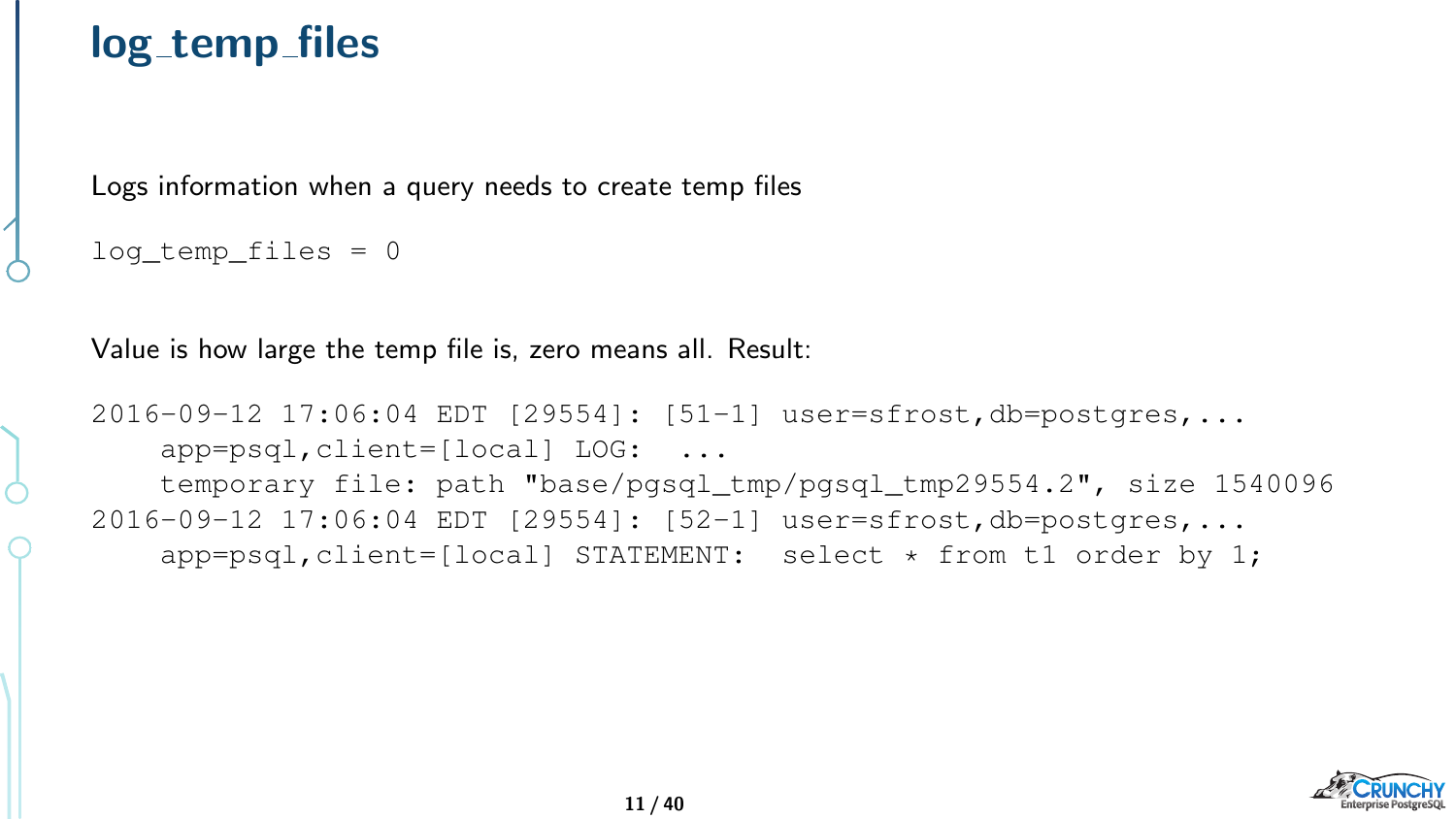#### log autovacuum min duration

Logs autovacuum activity

```
log_autovacuum min duration = 0
```
Value is how long the autovacuum command took

```
2016-09-12 17:10:56 EDT [357]: [1-1] LOG: ...
    automatic vacuum of table "postgres.public.t1": index scans: 0
       pages: 487 removed, 0 remain, 0 skipped due to pins
       tuples: 110000 removed, 0 remain, 0 are dead but not yet removable
       buffer usage: 1480 hits, 2 misses, 3 dirtied
       avg read rate: 0.107 MB/s, avg write rate: 0.160 MB/s
       system usage: CPU 0.00s/0.02u sec elapsed 0.14 sec
2016-09-12 17:10:56 EDT [357]: [2-1] LOG: ...
    automatic analyze of table "postgres.public.t1" ...
    system usage: CPU 0.00s/0.00u sec elapsed 0.00 sec
```
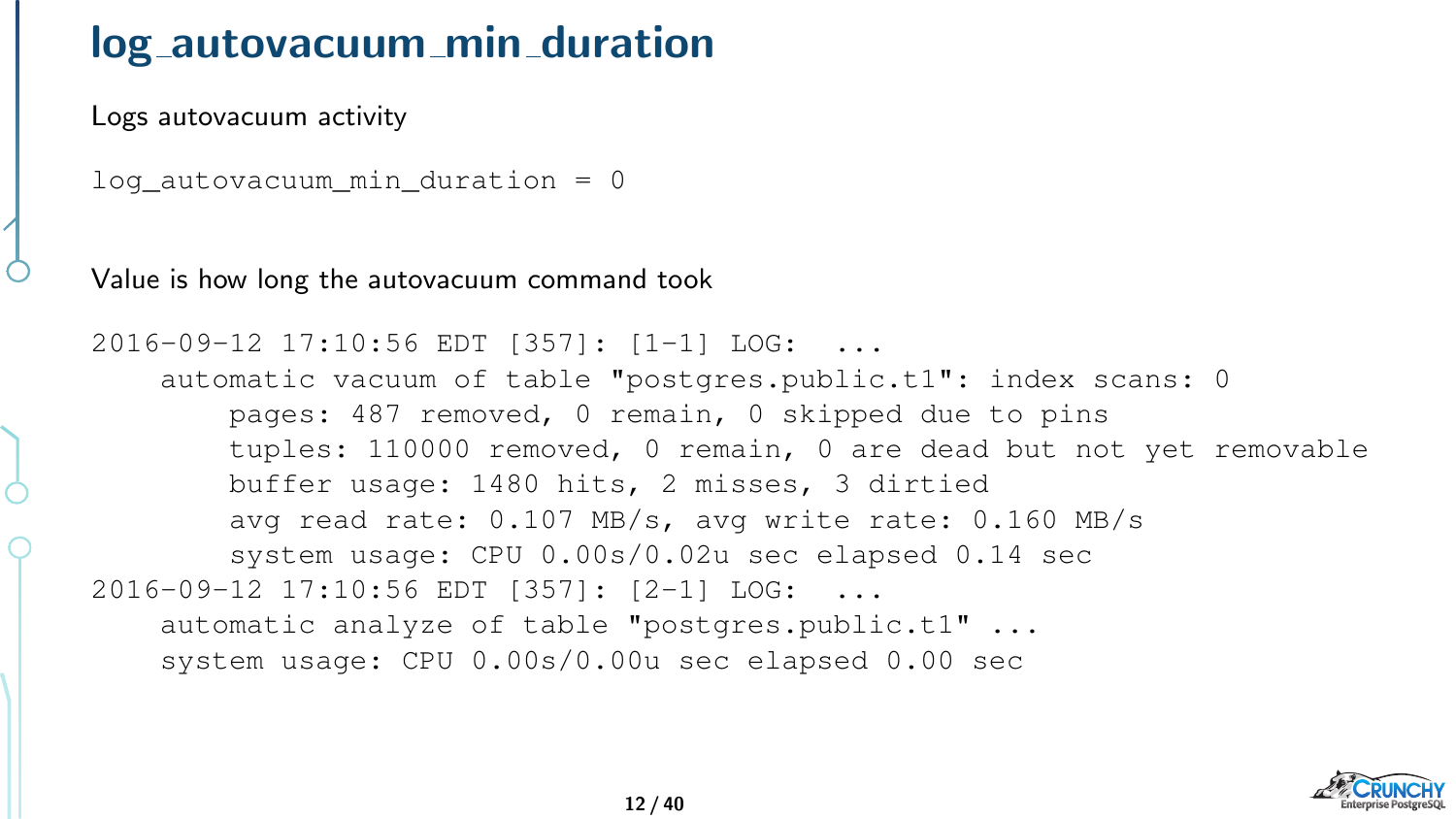# Log Analysis

Running pgBadger

Ò

Ò

- apt-get install pgbadger
- **·** pgbadger logfile
- **•** Fancy reports!

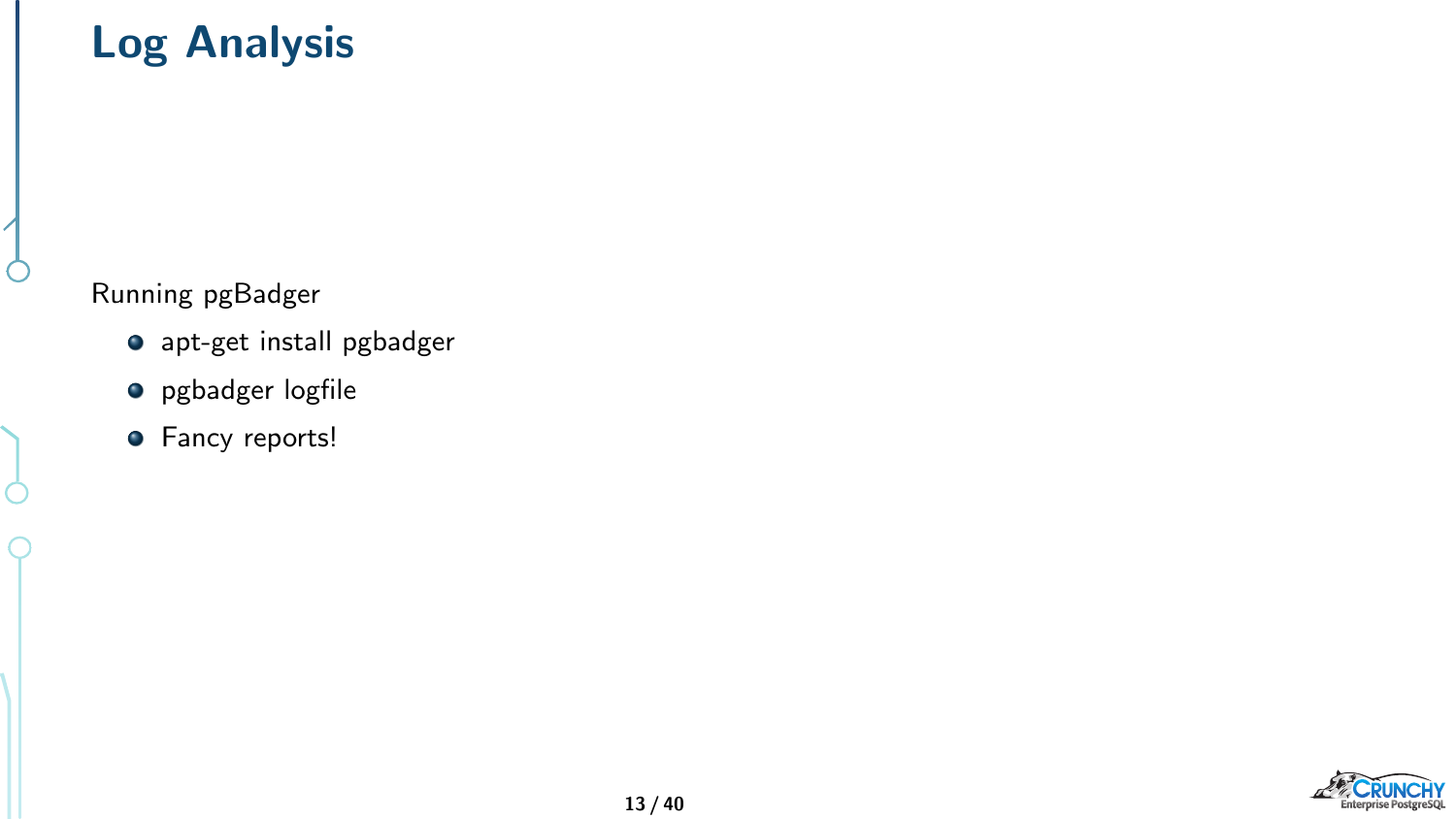Installing pg stat statements

```
shared_preload_libraries = 'pg_stat_statements'
track_io_timing = on
```
● Restart (not reload) PostgreSQL

sfrost@beorn:˜# psql

Ċ

```
psql (12.1 (Ubuntu 12.1-1.pgdg19.04+1))
```
=# create extension pg\_stat\_statements;

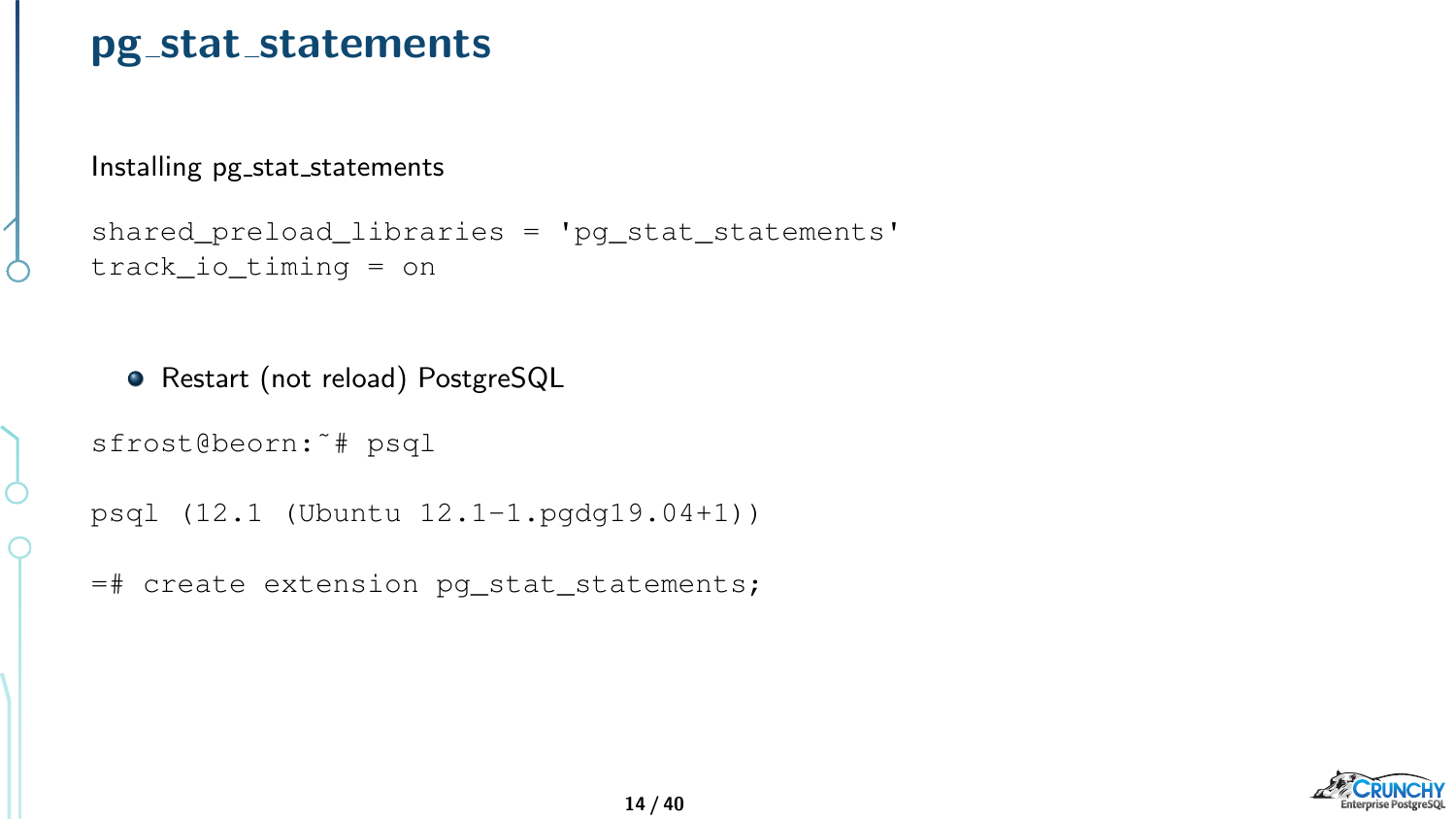#### Reviewing pg\_stat\_statements

...

| View "public.pq_stat_statements" |      |                  |  |           |  |
|----------------------------------|------|------------------|--|-----------|--|
| Column                           |      | Type             |  | Modifiers |  |
|                                  |      |                  |  |           |  |
| userid                           | oid  |                  |  |           |  |
| dbid                             | oid  |                  |  |           |  |
| queryid                          |      | bigint           |  |           |  |
| query                            | text |                  |  |           |  |
| calls                            |      | bigint           |  |           |  |
| total time                       |      | double precision |  |           |  |
| min_time                         |      | double precision |  |           |  |
| max_time                         |      | double precision |  |           |  |
| mean_time                        |      | double precision |  |           |  |
| stddev time                      |      | double precision |  |           |  |
| rows                             |      | bigint           |  |           |  |

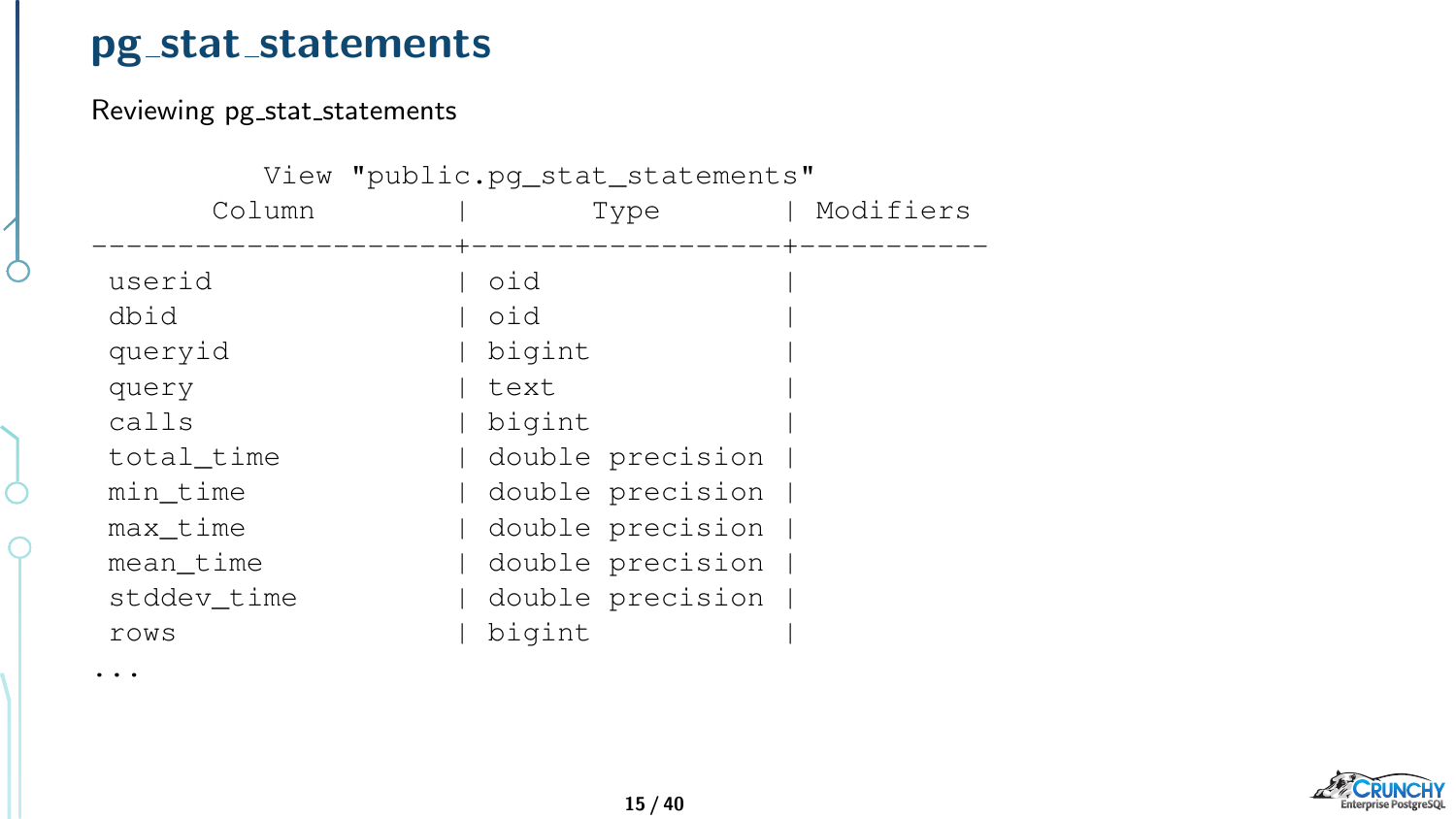#### Reviewing pg\_stat\_statements

| View "public.pq_stat_statements" |  |        |                  |           |  |  |
|----------------------------------|--|--------|------------------|-----------|--|--|
| Column                           |  | Type   |                  | Modifiers |  |  |
|                                  |  |        |                  |           |  |  |
| shared blks hit                  |  | bigint |                  |           |  |  |
| shared blks_read                 |  | bigint |                  |           |  |  |
| shared blks_dirtied              |  | bigint |                  |           |  |  |
| shared blks written              |  | bigint |                  |           |  |  |
| local blks hit                   |  | bigint |                  |           |  |  |
| local_blks_read                  |  | bigint |                  |           |  |  |
| local_blks_dirtied               |  | bigint |                  |           |  |  |
| local blks written               |  | bigint |                  |           |  |  |
| temp_blks_read                   |  | bigint |                  |           |  |  |
| temp_blks_written                |  | bigint |                  |           |  |  |
| blk_read_time                    |  |        | double precision |           |  |  |
| blk write time                   |  |        | double precision |           |  |  |

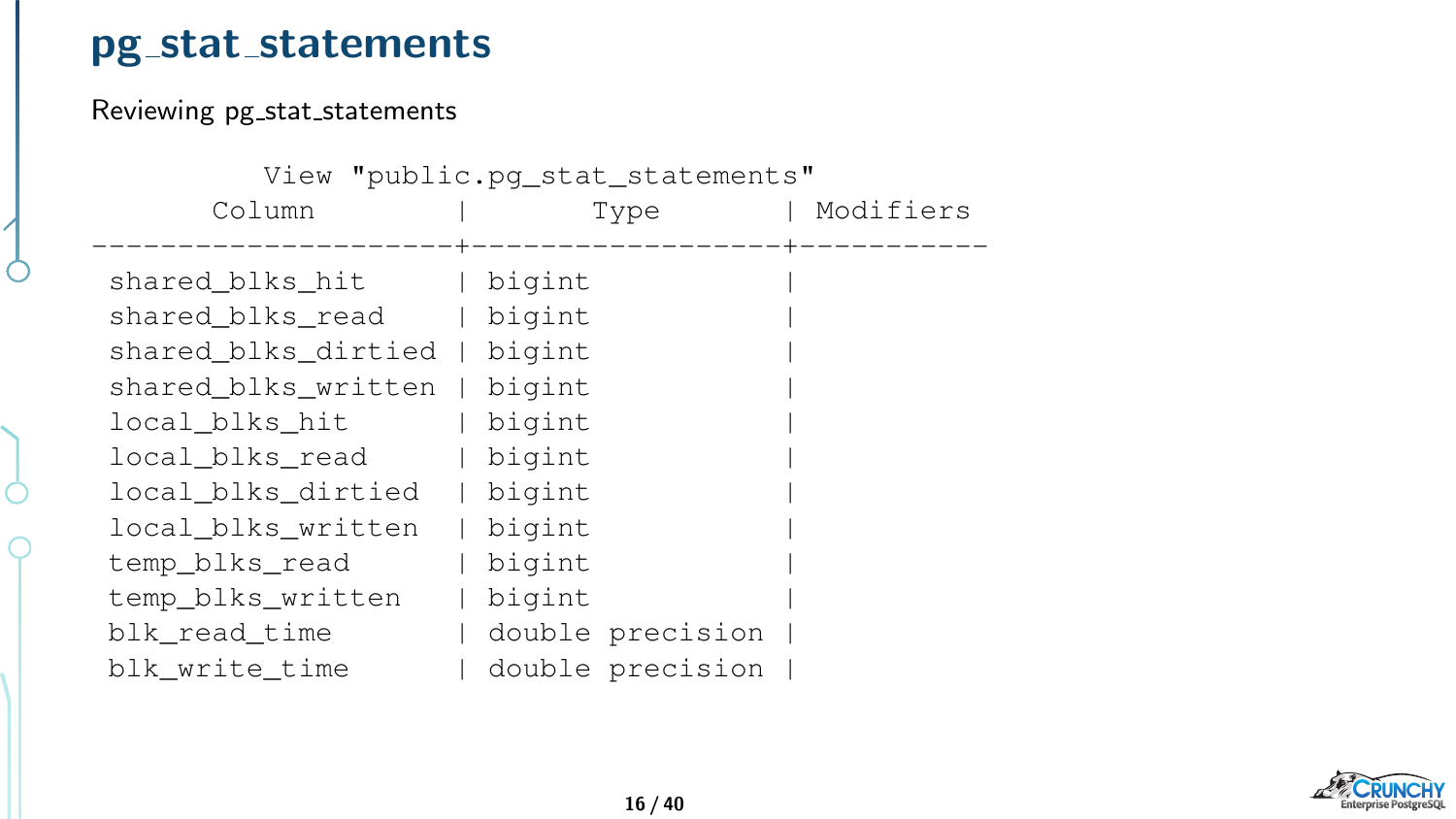#### Reviewing pg\_stat\_statements

```
queryid | 3374102836
query | UPDATE pgbench_tellers
  SET tbalance = tbalance + ? WHERE tid = ?;
calls | 40000
total_time | 4735.07000000014
min time | 0.012
max_time | 142.15
mean time | 0.11837675stddev_time | 1.30052157525719
rows | 40000
```
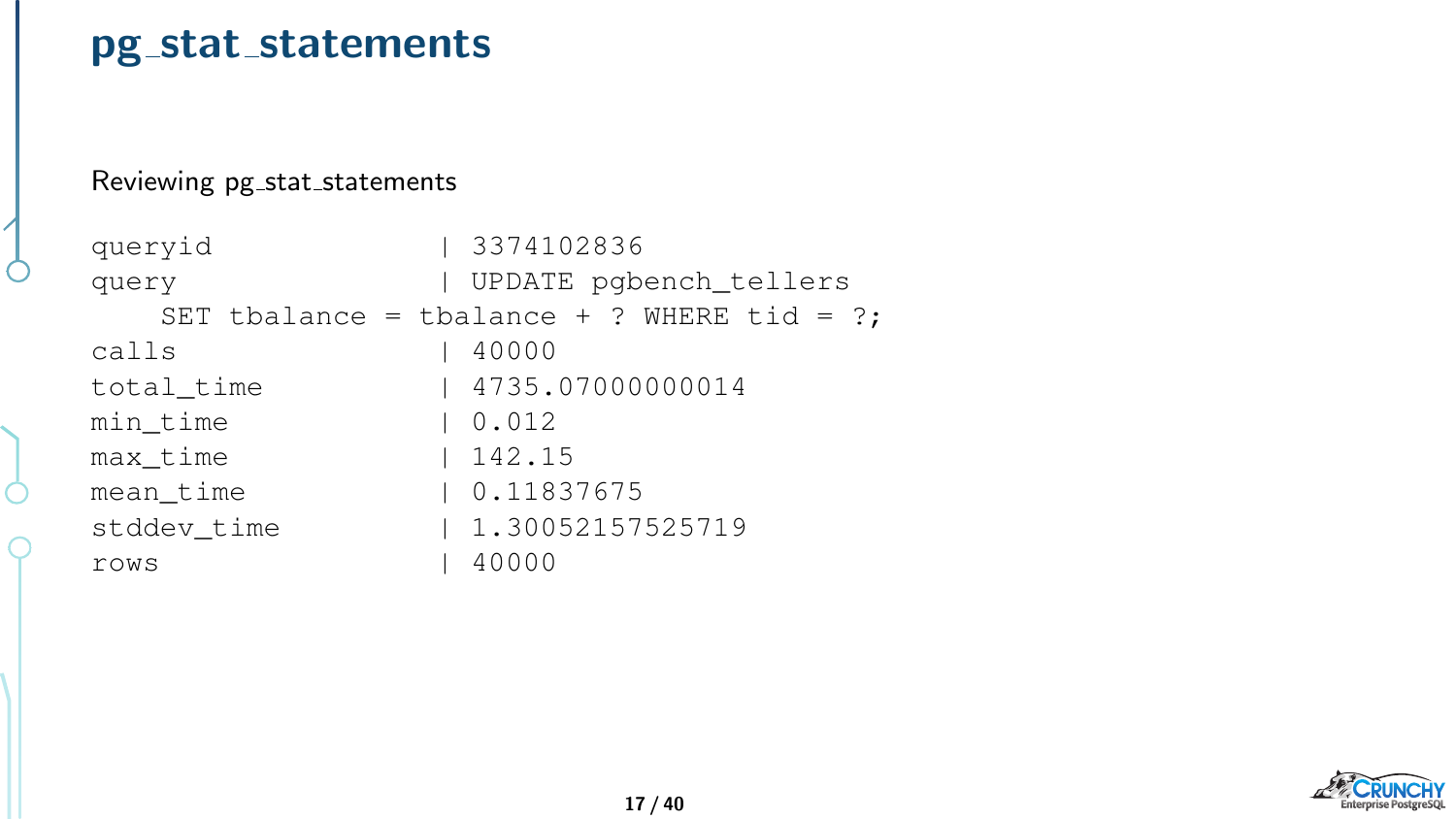#### Reviewing pg\_stat\_statements

Ċ

| queryid     | 3619888345                                           |
|-------------|------------------------------------------------------|
| query       | SELECT abalance FROM pgbench accounts WHERE aid = ?; |
| calls       | 40000                                                |
| total time  | 516.500999999987                                     |
| min time    | $\begin{array}{cc} 0.008 \end{array}$                |
| max time    | l 0.085                                              |
| mean_time   | 0.0129125249999999                                   |
| stddev time | 0.00338086869374945                                  |
| rows        | 40000                                                |

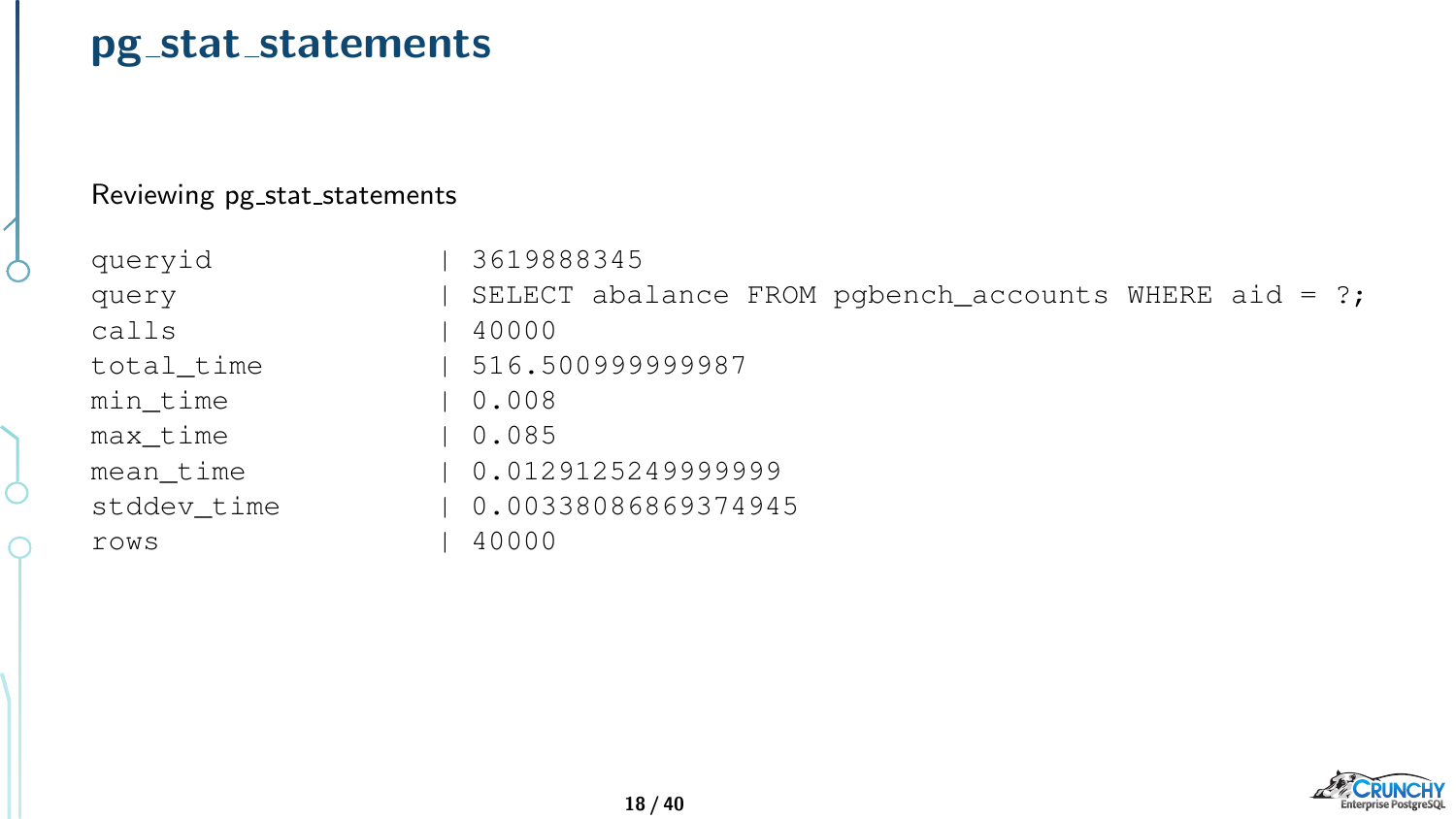# Understanding Why Queries Are Slow

- **•** PostgreSQL Configuration Issues
- Dead tuples / bloat
- **Query Plan**

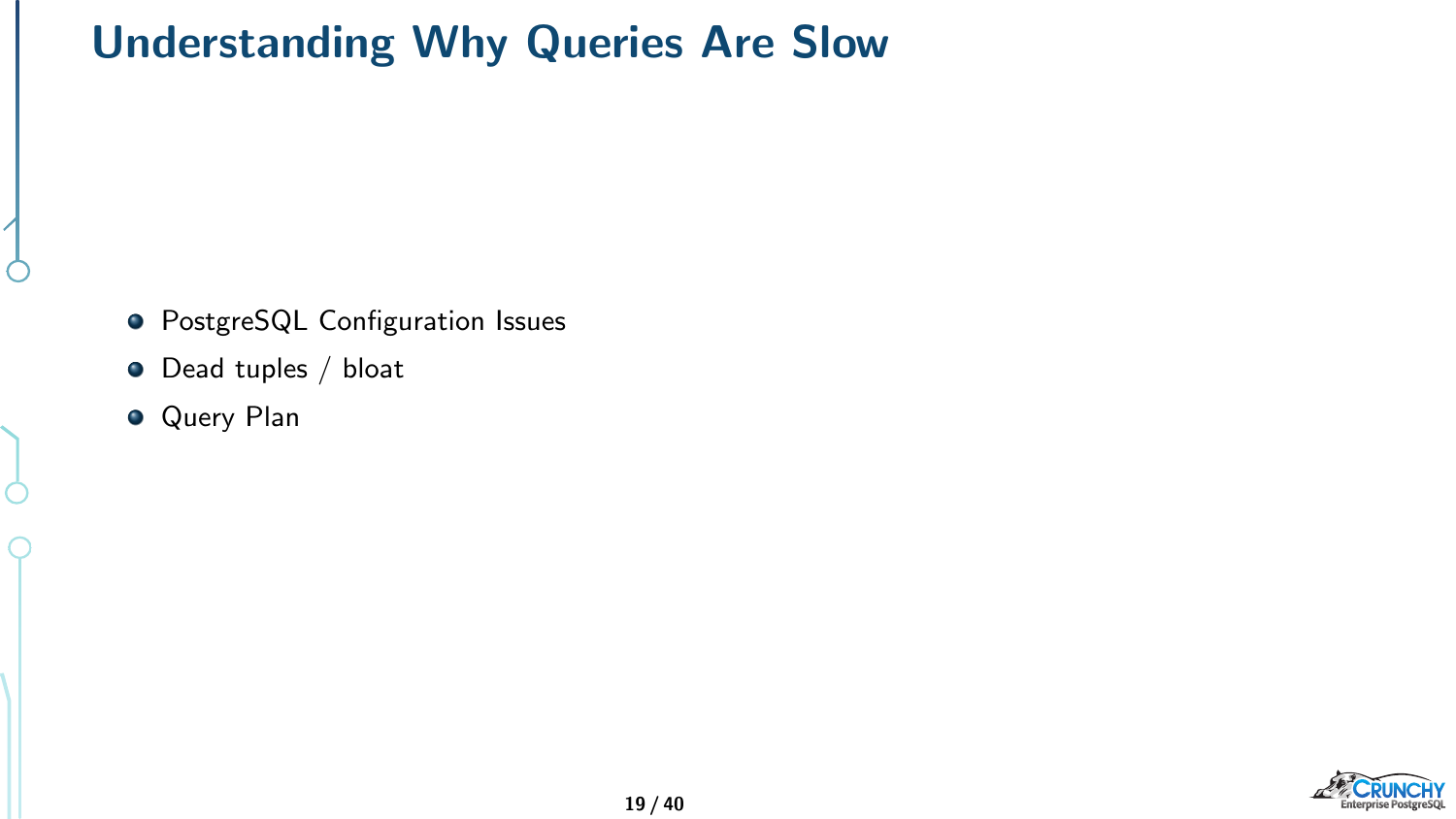# PostgreSQL Configuration

- work\_mem
- maintenance\_work\_mem
- $\bullet$  effective\_cache\_size
- shared\_buffers
- checkpoint\_segments
- **o** min\_wal\_size
- $\bullet$  max\_wal\_size
- checkpoint\_timeout
- **o** checkpoint\_completion\_target

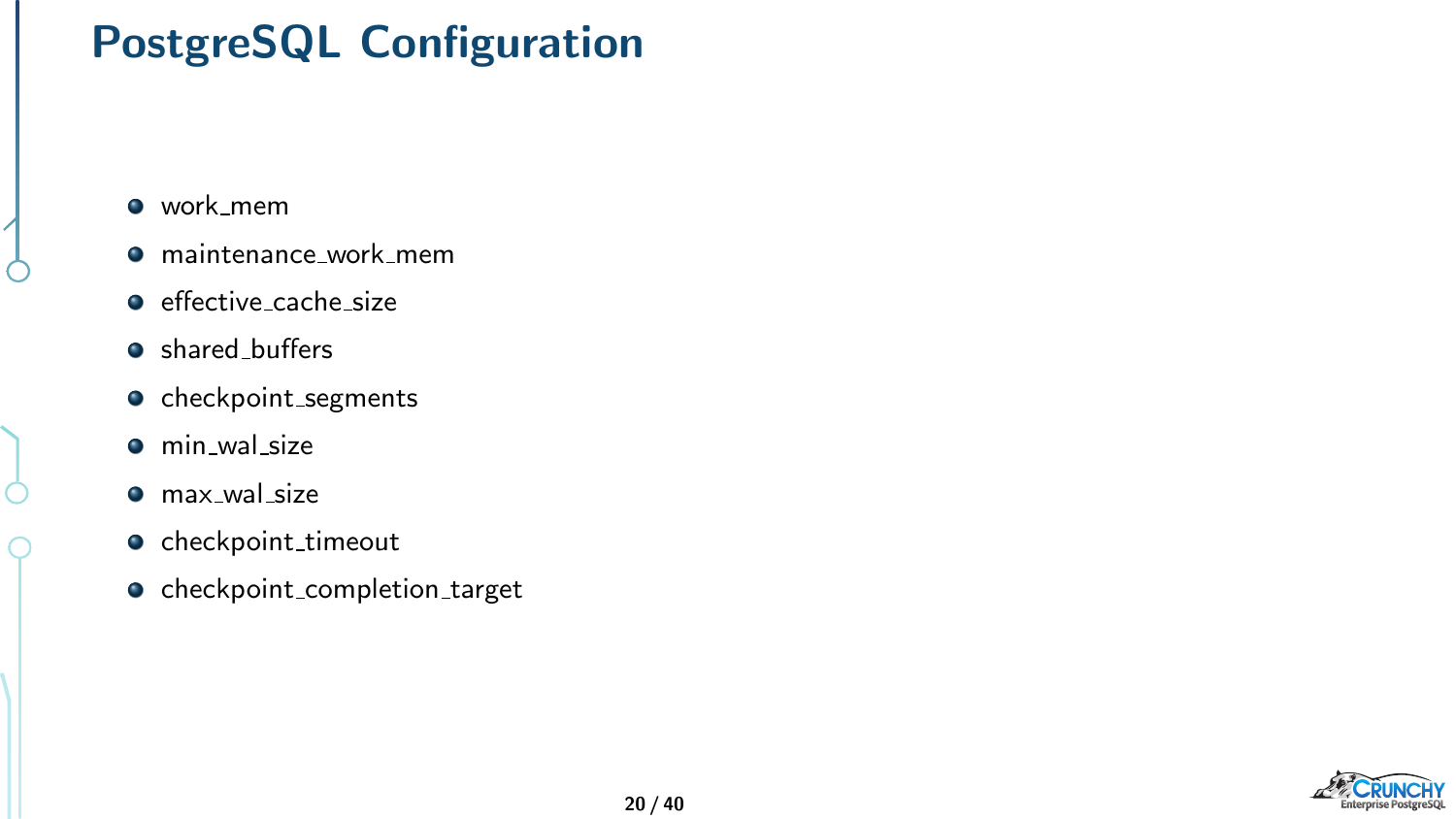## PostgreSQL Configuration - work\_mem

- $\bullet$  May be allocated many times over
- Also used for bitmaps max size; bitmaps reduce their accuracy when its too much.

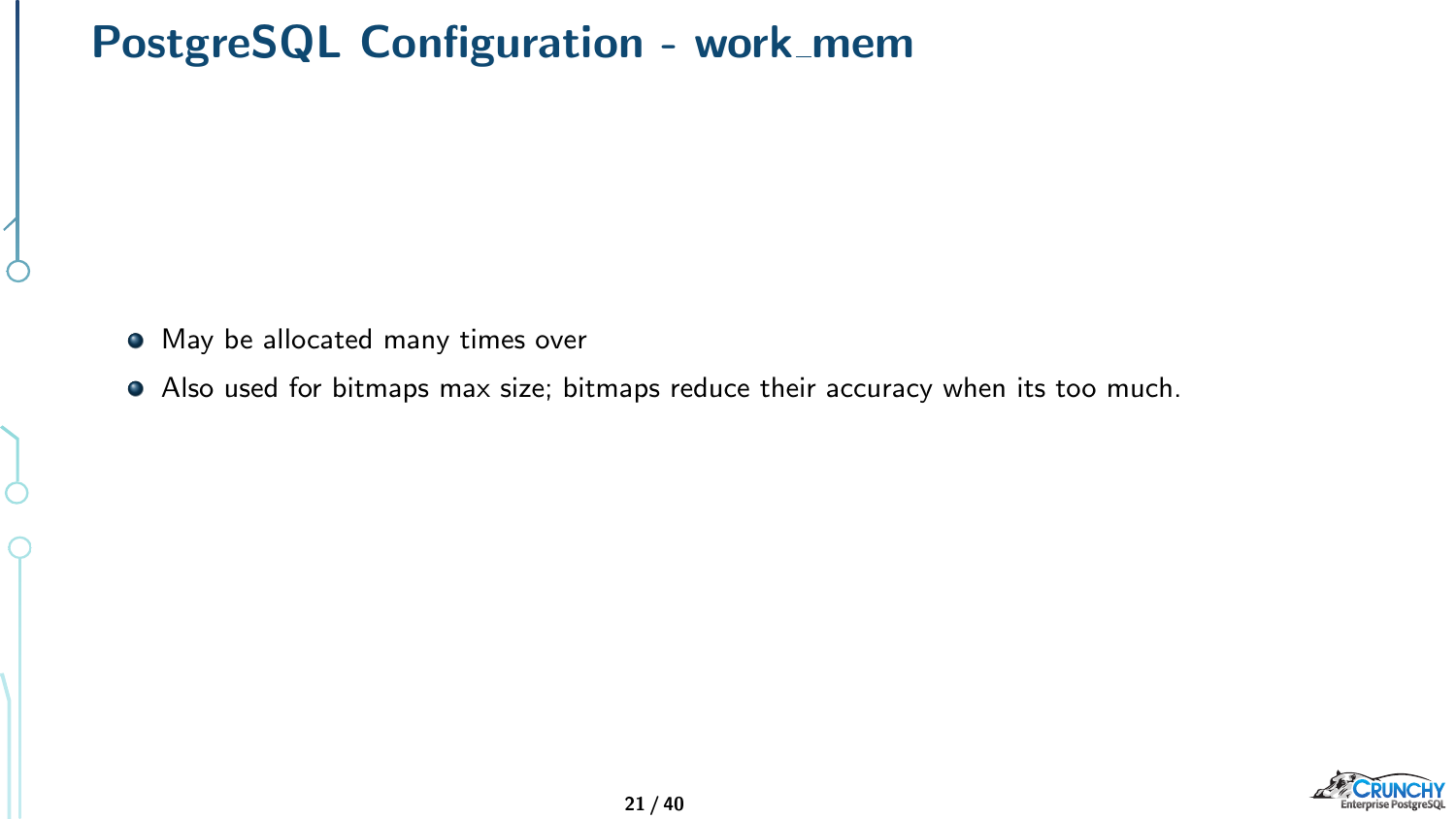## PostgreSQL Configuration - maintenance\_work\_mem

- Allocated by autovacuum worker process, as needed
- All parallel CREATE INDEX processes will only use up to maintenance work mem in total

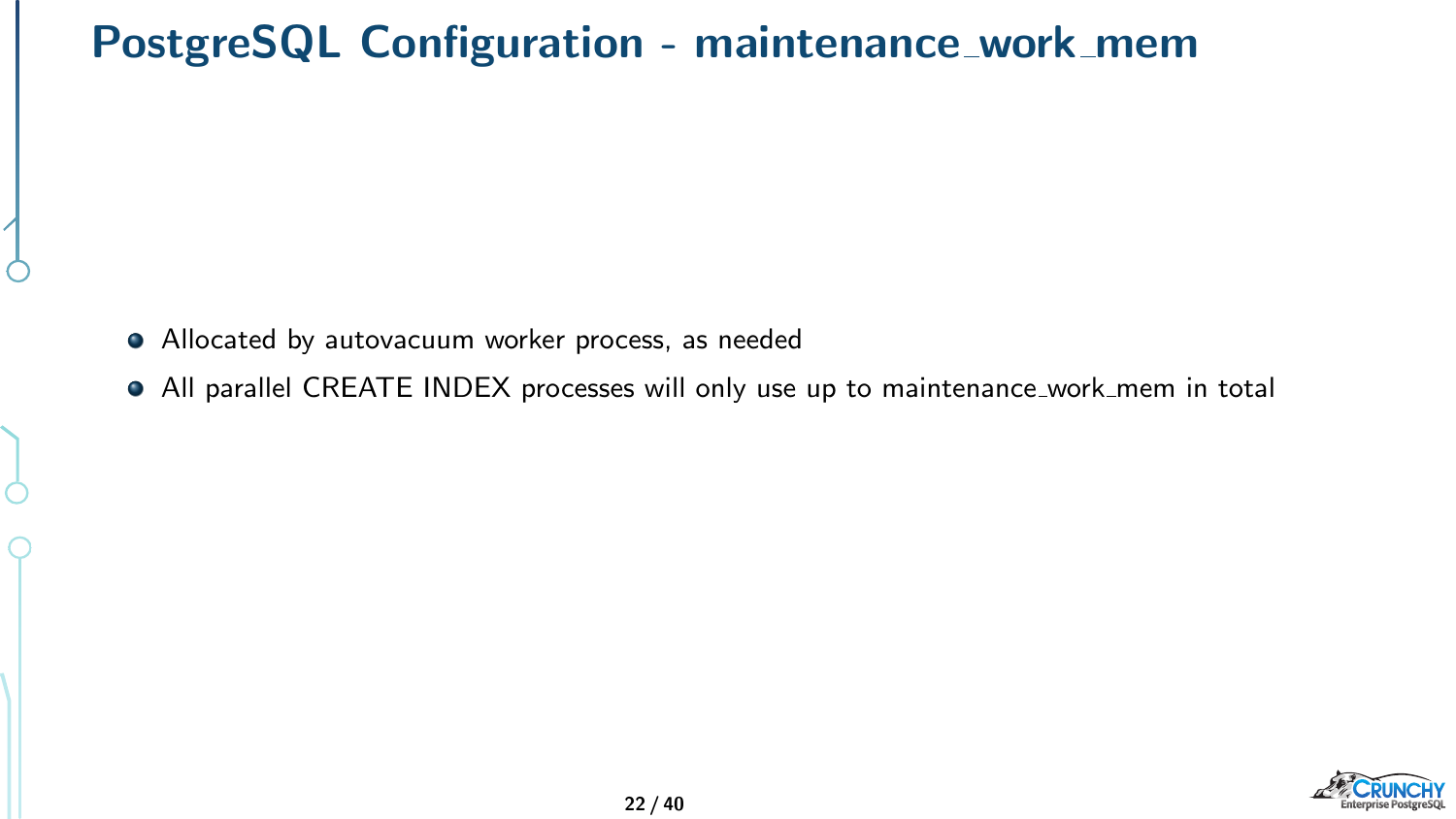## PostgreSQL Configuration - effective\_cache\_size

- NEVER actually allocated
- **•** Estimate of size of disk cache
- Larger increases index usage, might not always be helpful

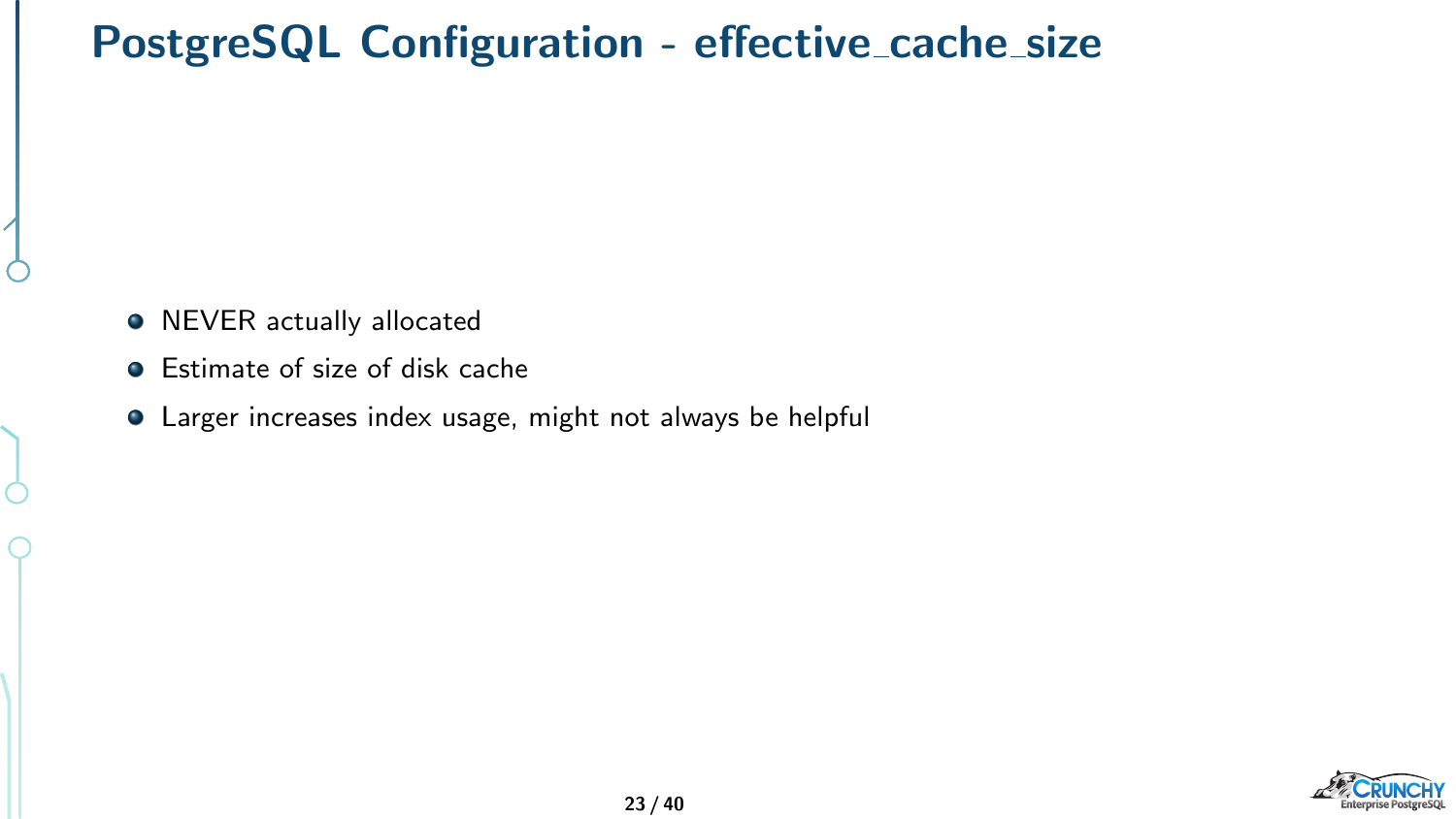## PostgreSQL Configuration - shared buffers

- Allocated at server start
- Caches disk pages, more-or-less exactly
- 25 50 percent of system memory is typical
- pg buffercache useful to analyze contents

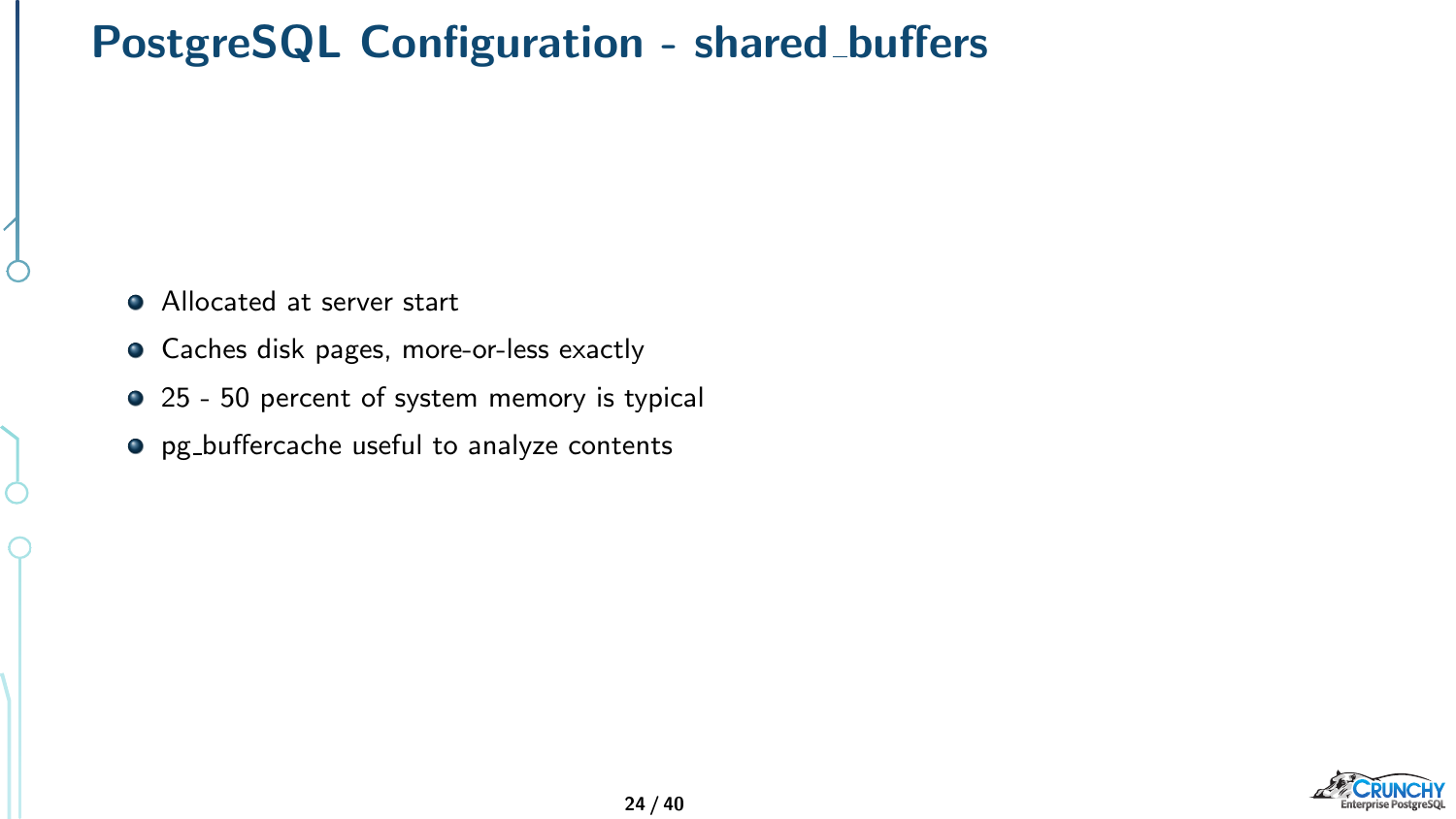## PostgreSQL Configuration - checkpoints, wal size

- **o** min wal size
	- Minimum size of the WAL to maintain
	- Creating new WAL files is not free
- **o** max wal size
	- Maximum size of WAL to allow
	- If too low, checkpoints will happen BEFORE checkpoint timeout!
- checkpoint\_segments
	- Old option, replaced by max\_wal\_size
- $\bullet$  checkpoint\_timeout
	- Controls length of time between checkpoints
	- WAL replay starts from last checkpoint on crash
- **o** checkpoint\_completion\_target
	- How much of checkpoint timeout to use to perform a checkpoint

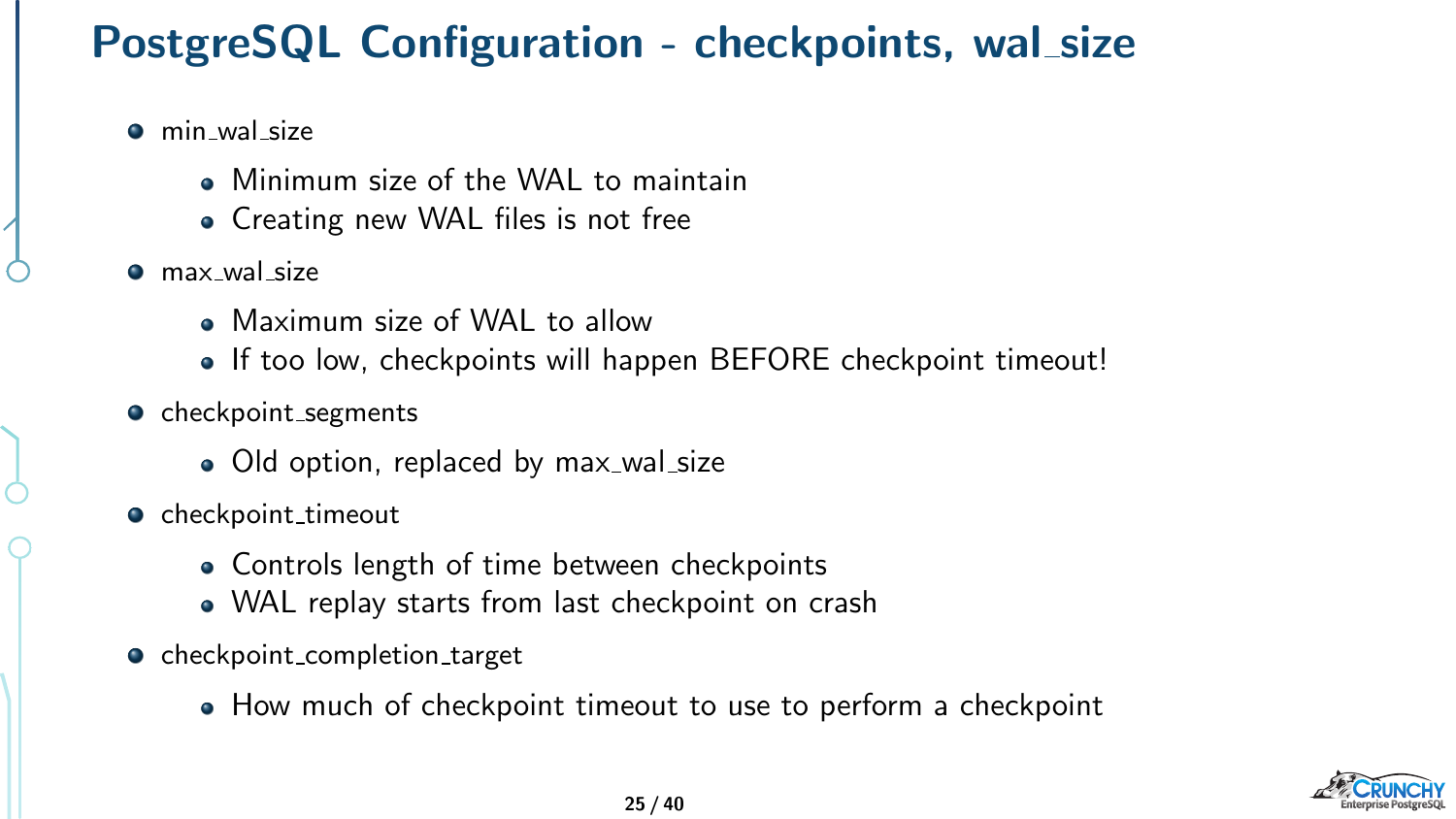# Dead Tuples / Bloat

- VACUUM marks records as reusable
	- Reusable tuples used for new inserts/updates
	- PG still has to consider those tuples in scans, etc
- **O** Bloat
	- Table can have lots of dead tuples
	- **Indexes can have bloat also**
- check\_postgres.pl
	- Helps identify tables to check for bloat
	- Some bloat is helpful
- **•** Eliminating all bloat requires a rewrite
- **O CLUSTER / VACUUM FULL**

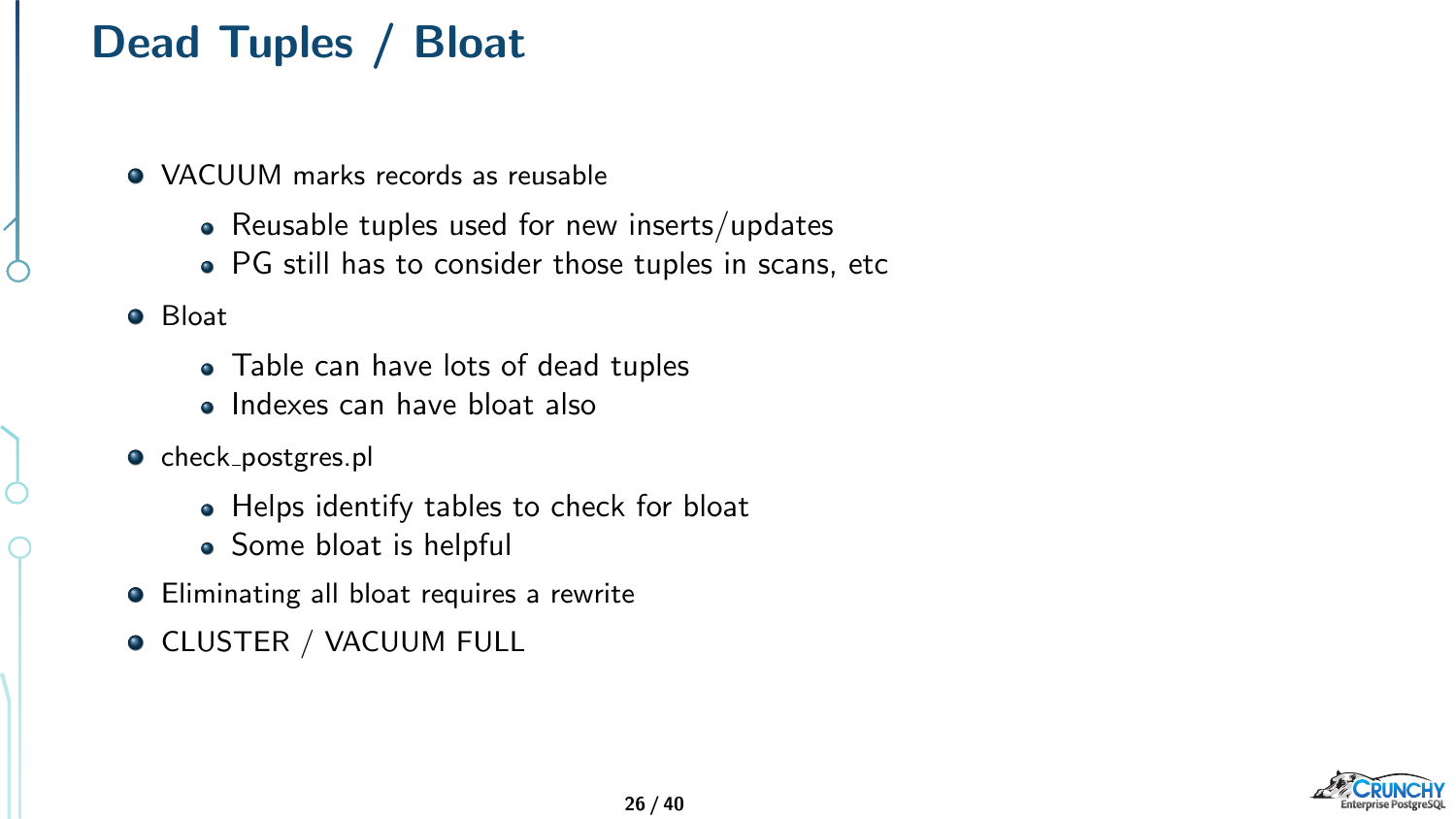# Retriving Data

- Sequentially step through EVERY record
	- Seg Scan Node
	- **•** Bulk operation
	- Bitmap scan
- Use an index, pull SPECIFIC records
	- Index Scan Node
	- Indexes generally have to be created
	- Often requires accessing index and heap
	- Data can be returned in order
- **•** Index Only Scan
	- Index Only Scan Node
	- Columns must be in index
	- May require going to the heap
	- VACUUM updates visibility map

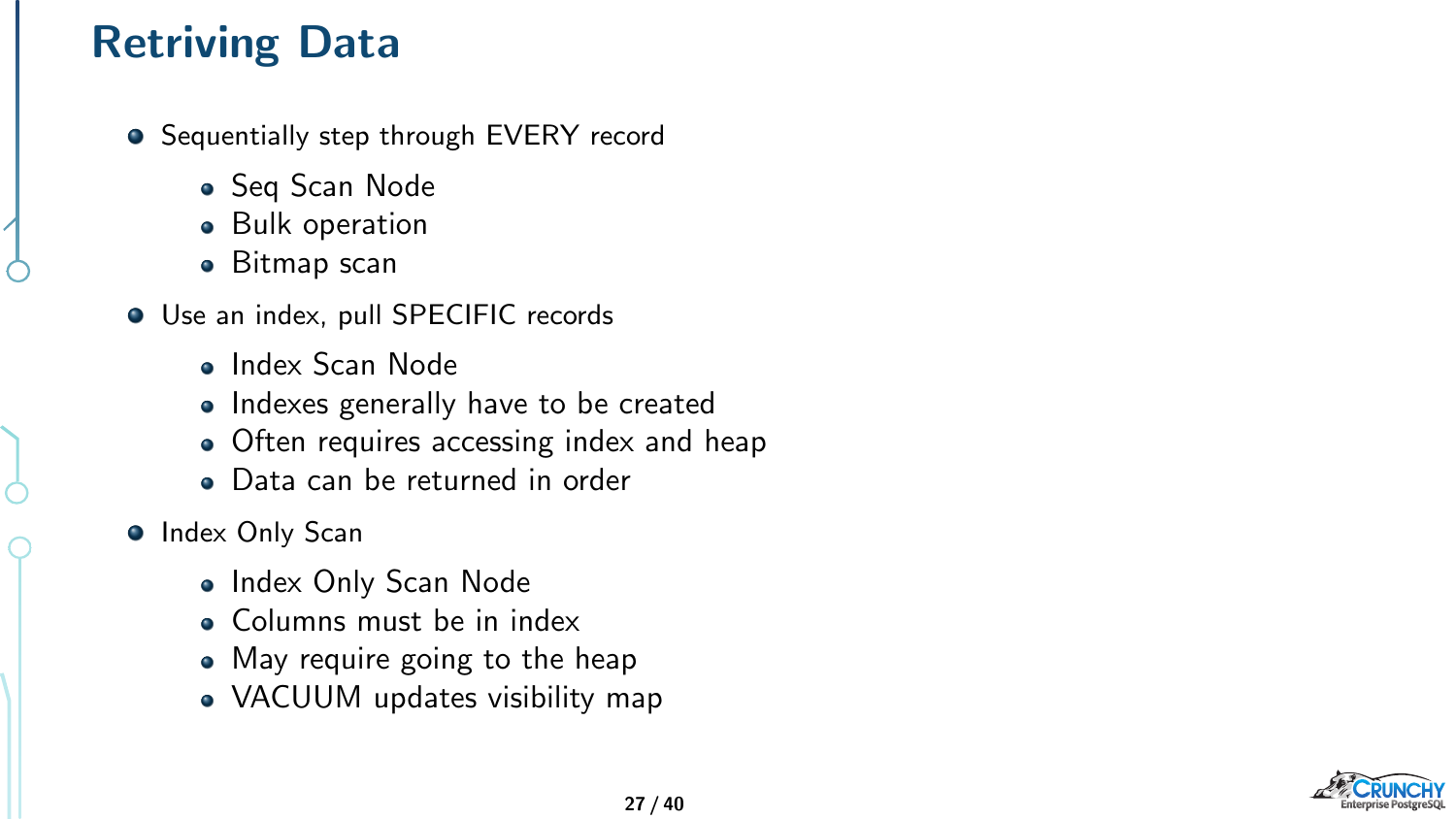# Putting things together (Joins)

- **•** Nested Loop
	- Step through one table
	- For each step, look up record in other table
	- Fast- for small sets, not good for bulk
- **•** Merge Join
	- Order (sort) each table
	- Walk through both tables, return matches
	- Good for bulk operations
	- Sorting is expensive, can use index
- **A** Hash Join
	- Scan one table and build a hash table
	- Step through other table using the hash table to find matches
	- Slow start
	- Very fast, but memory intensive

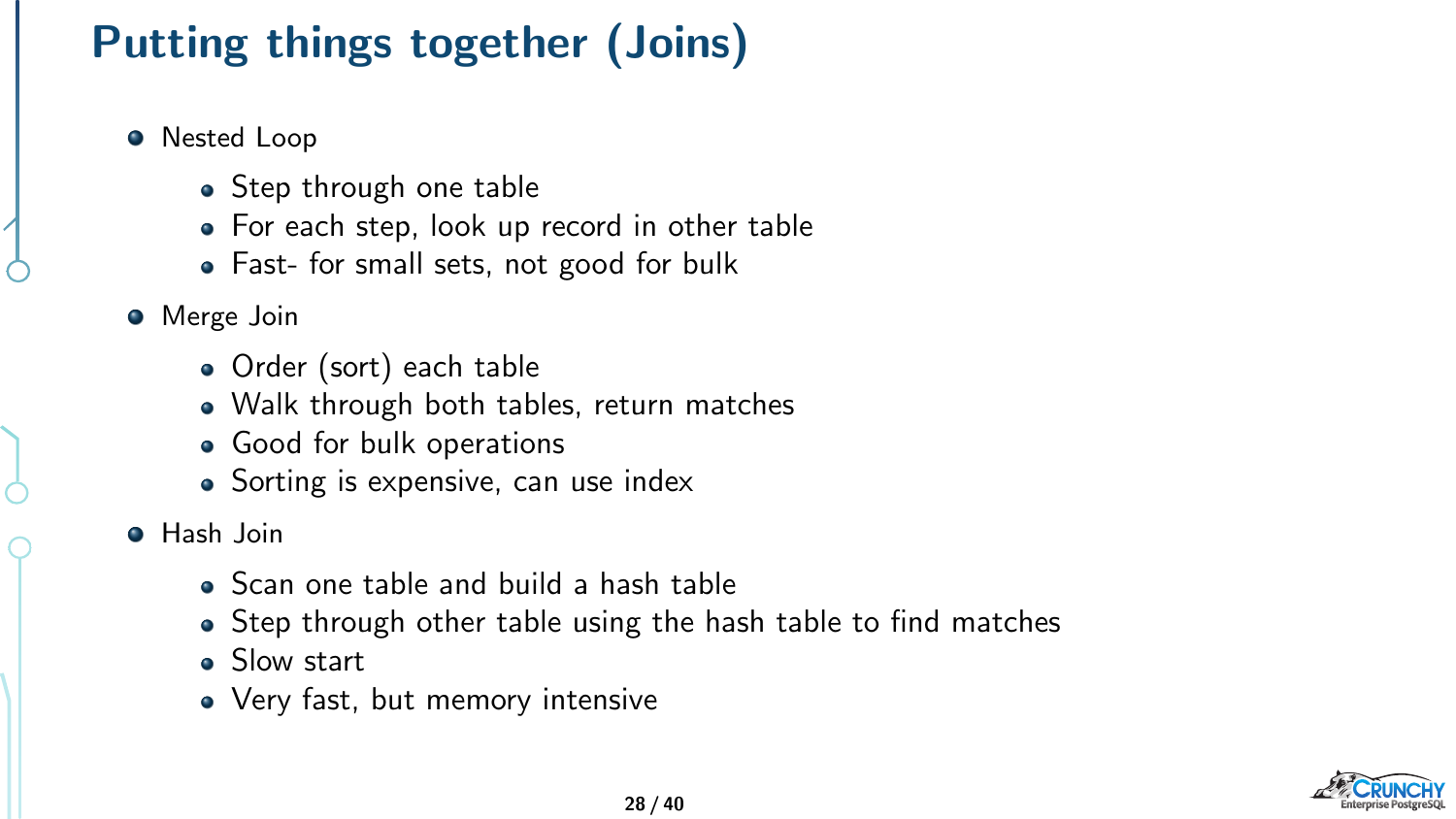# Adding it all up (Aggregates)

**•** Group Agg

- Order / sort input
- Step through each record, if it matches last, combine
- Sorting is expensive
- **•** Hash Agg
	- Scan table, building hash table
	- Hash table matches are combined
	- Memory intensive

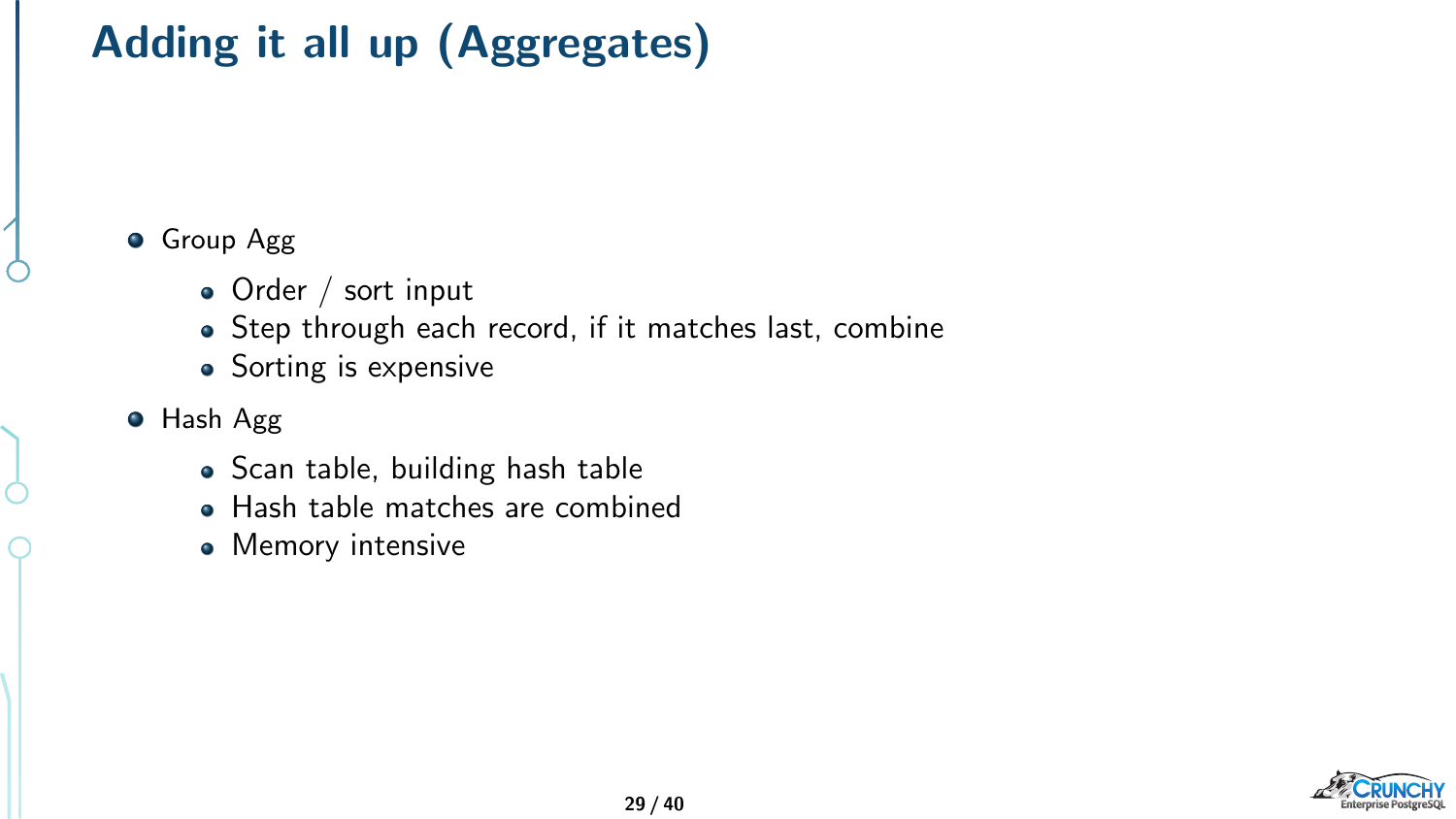## What's the best plan?

- $\bullet$  It Depends!
- **•** Database gathers and uses statistics
	- ANALYZE
	- VACUUM ANALYZE
	- pg statistic
	- Autovacuum
- $\bullet$  Bad stats = Bad plans
	- EXPLAIN ANALYZE
	- Check results vs. estimates
	- **•** Statistics target

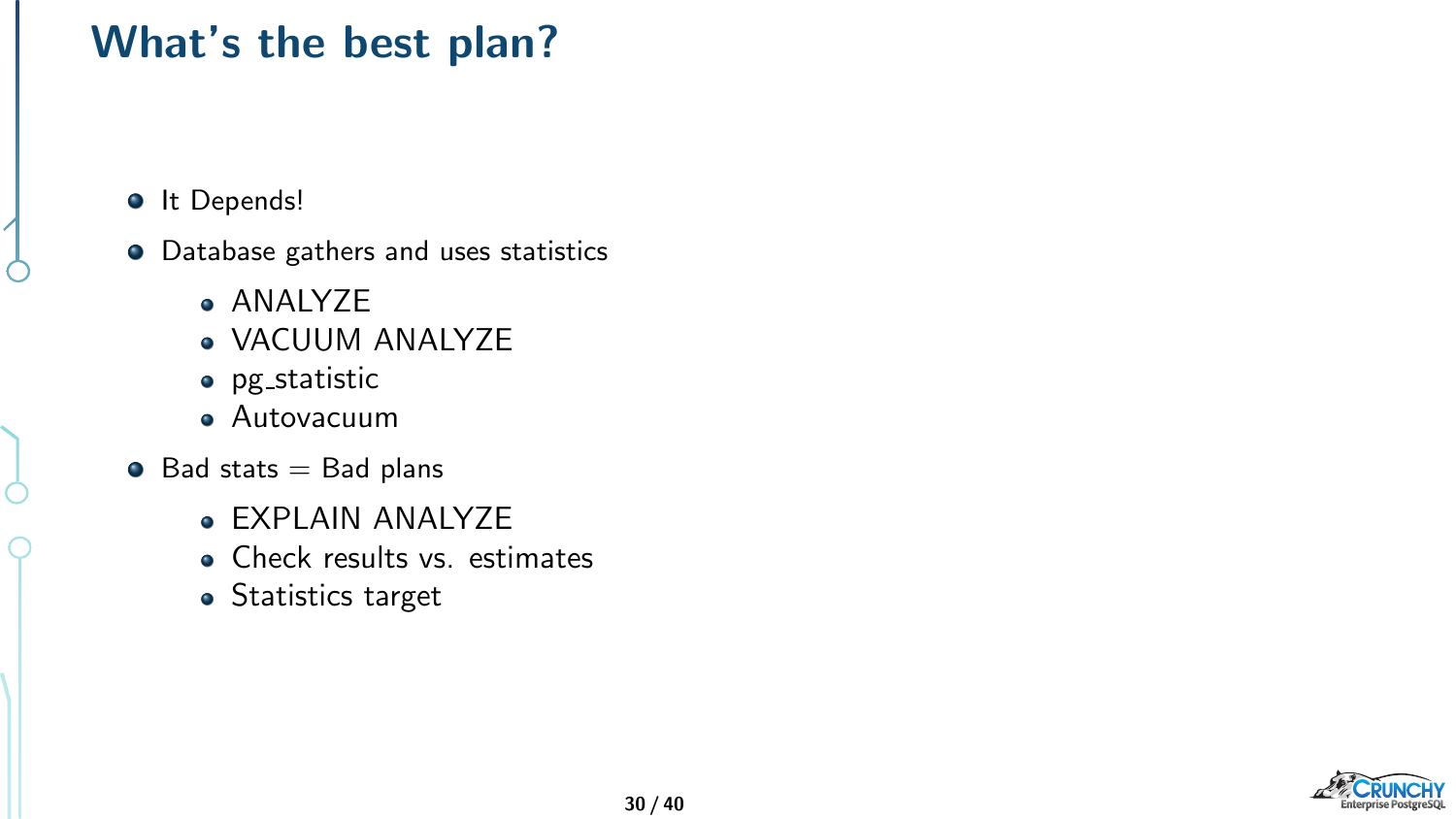# Automating collection of plans

- **auto\_explain** 
	- Logs explain for queries
	- Based on length of time
- **•** Enabling

```
shared preload libraries = 'auto explain'
explain.log min duration = 50;
explain.log_nested_statements = true;
```
- Can also do 'explain analyze', but very expensive!
- Logging nested statements

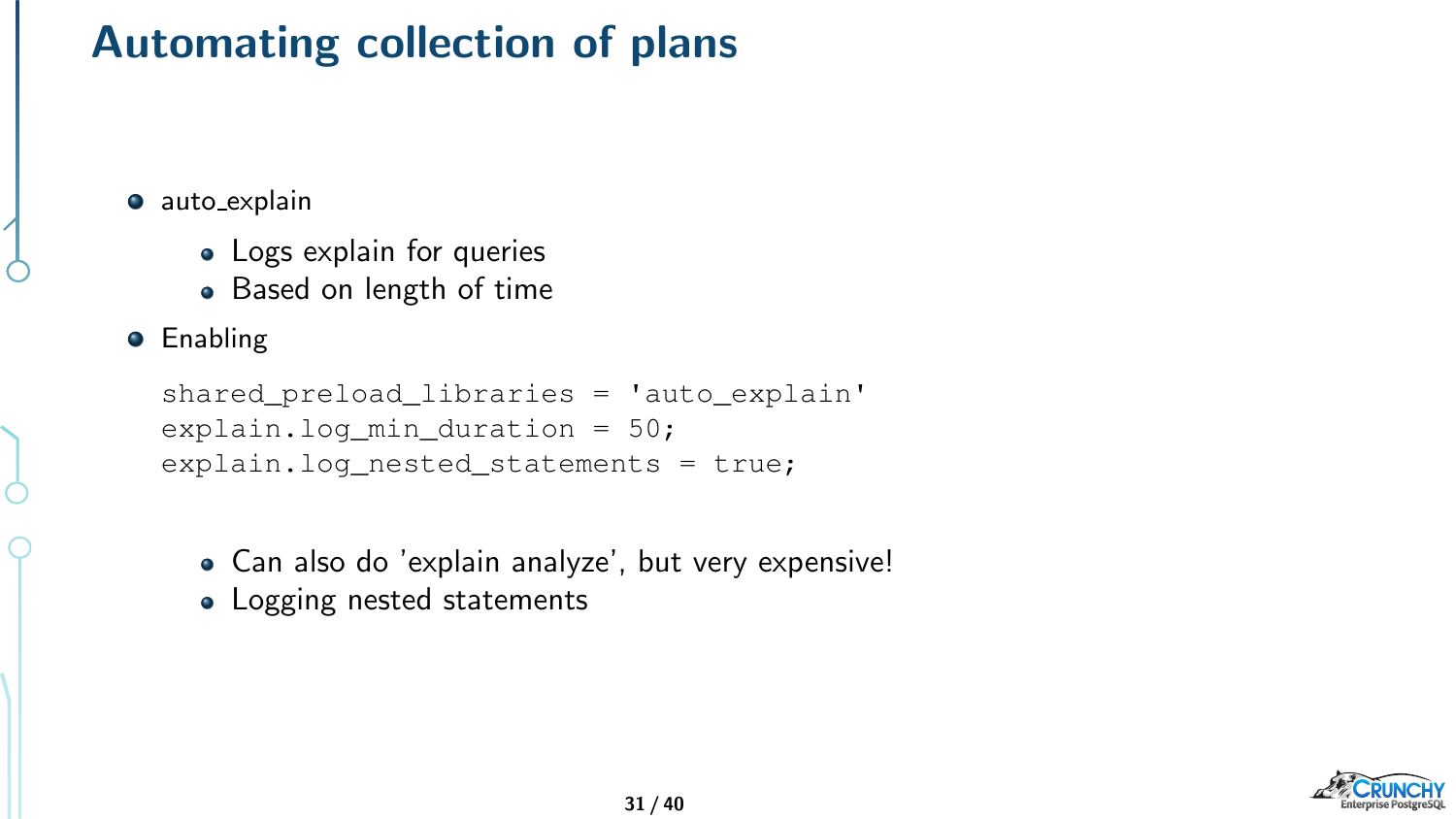# Analyzing plans

- **•** Explain output options
	- XML
	- JSON
	- YAML

Ò

- **•** Tools for analyzing explain
	- $\bullet$  pgAdmin3/4
	- explain.depesz.com

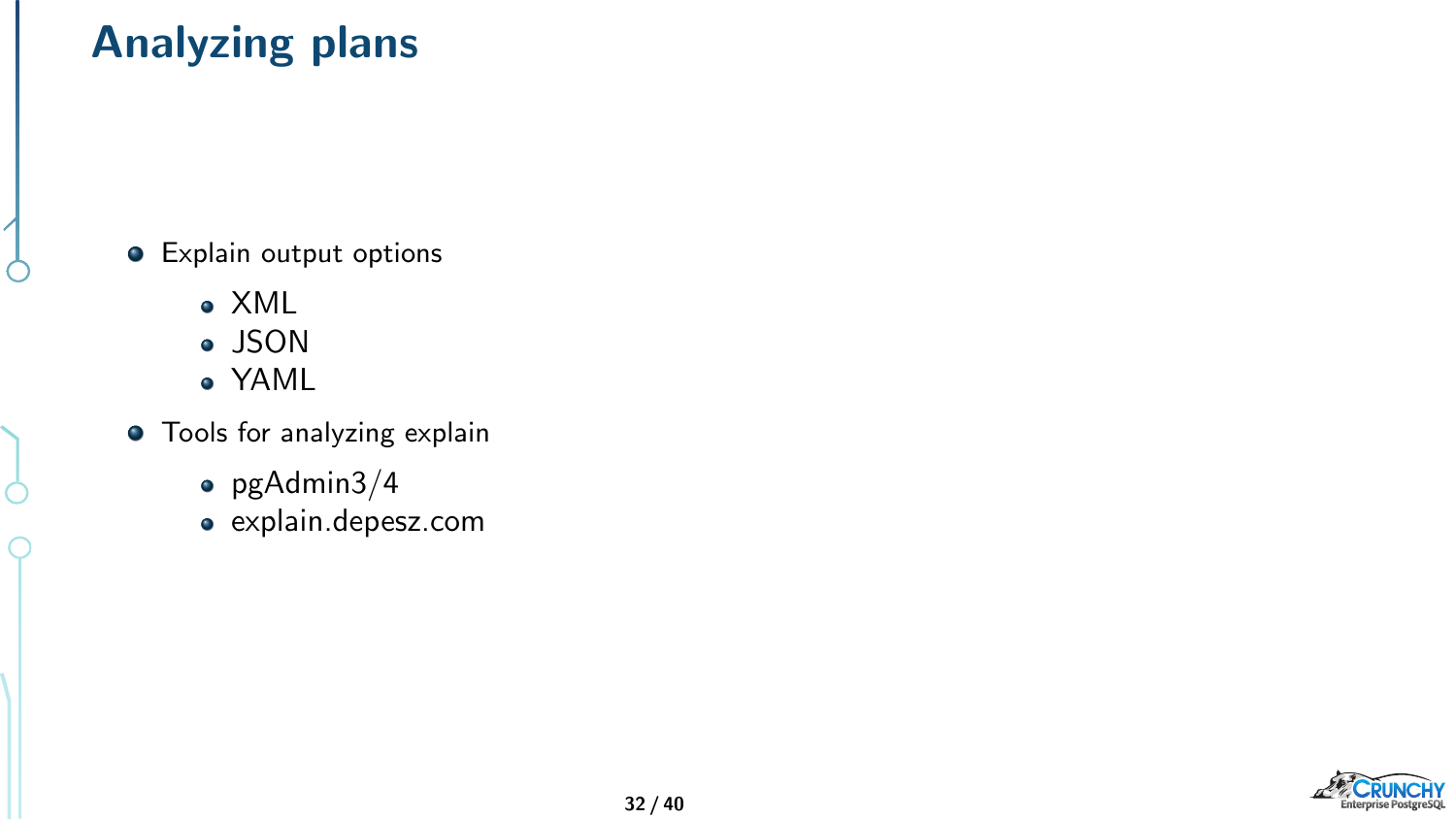## Fixing Slow Queries

#### Low-hanging fruit

#### **o** Indexes

- Seq Scan?
- Only one row returned?
- No aggregation?
- Create an index

#### • work\_mem

- Small data set?
- Sorting happening?
- Merge Join used?
- Increase work\_mem

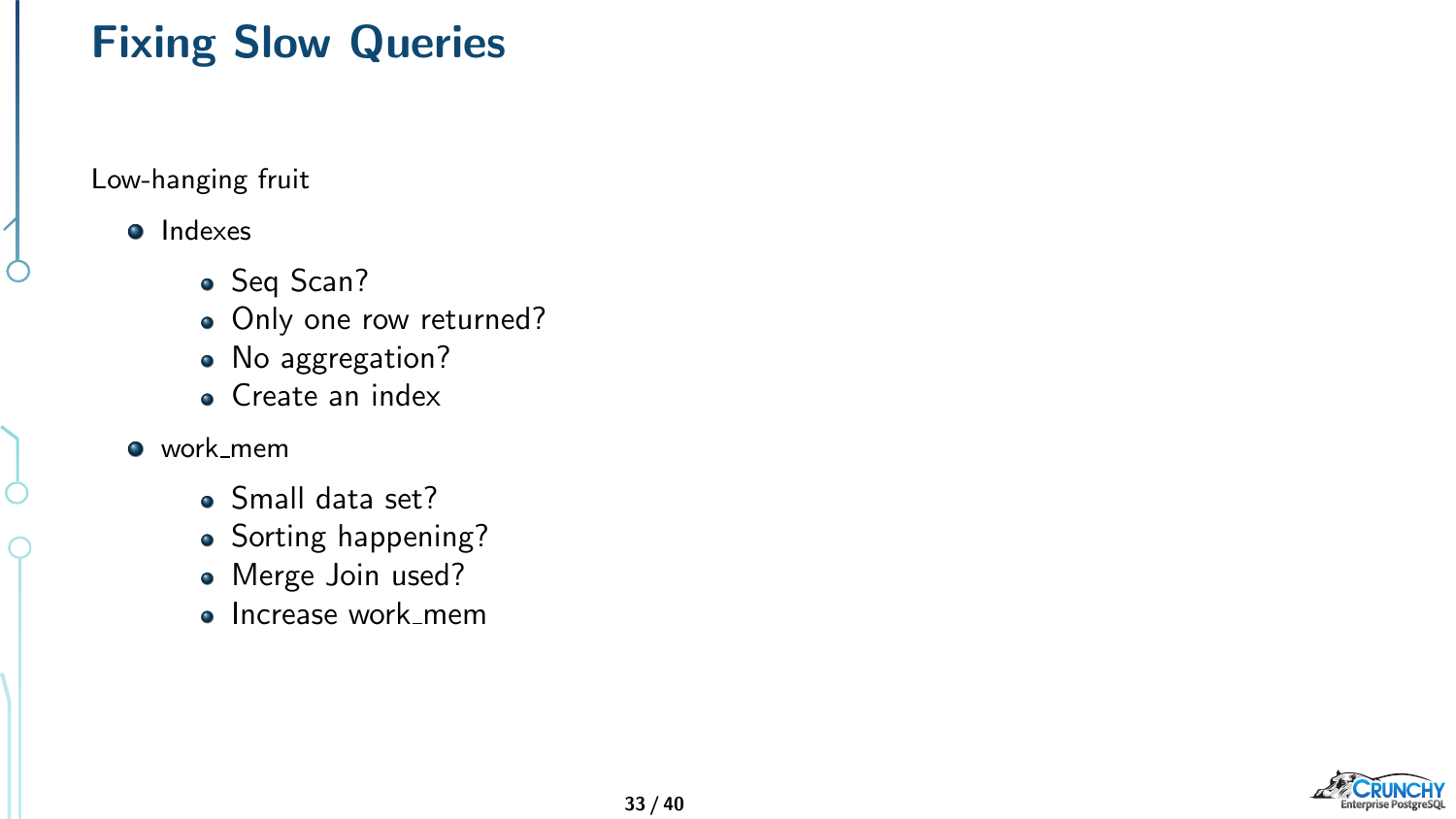## Fixing Slow Queries

**•** Statistics

- Large data set?
- Nested Loop?
- Ensure current statistics (ANALYZE)
- Increase statistics target
- **o** Indexes w/ Foreign Keys
	- DELETE is slow?
	- Table referred to with foreign key?
	- Create index on referring table

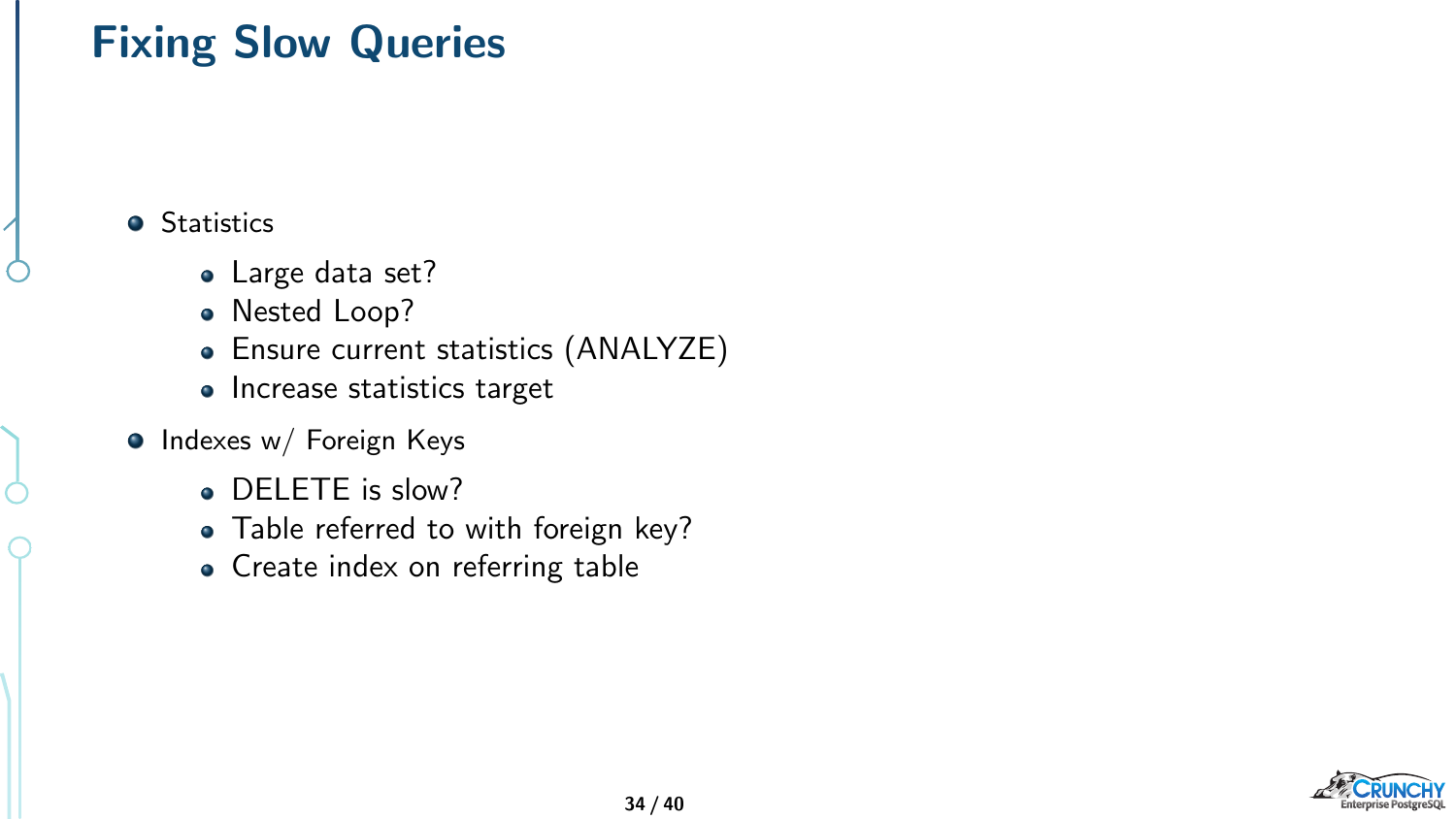#### Prepared Queries

**•** Plan Once, run many

- Avoids repeated planning cost
- Plan Cache has generic and specific plans
- **6**-time rule
- Explain analyze with execute

```
prepare q as select * from mytable where x = $1;explain execute q('myid');
explain analyze execute q('myid');
```
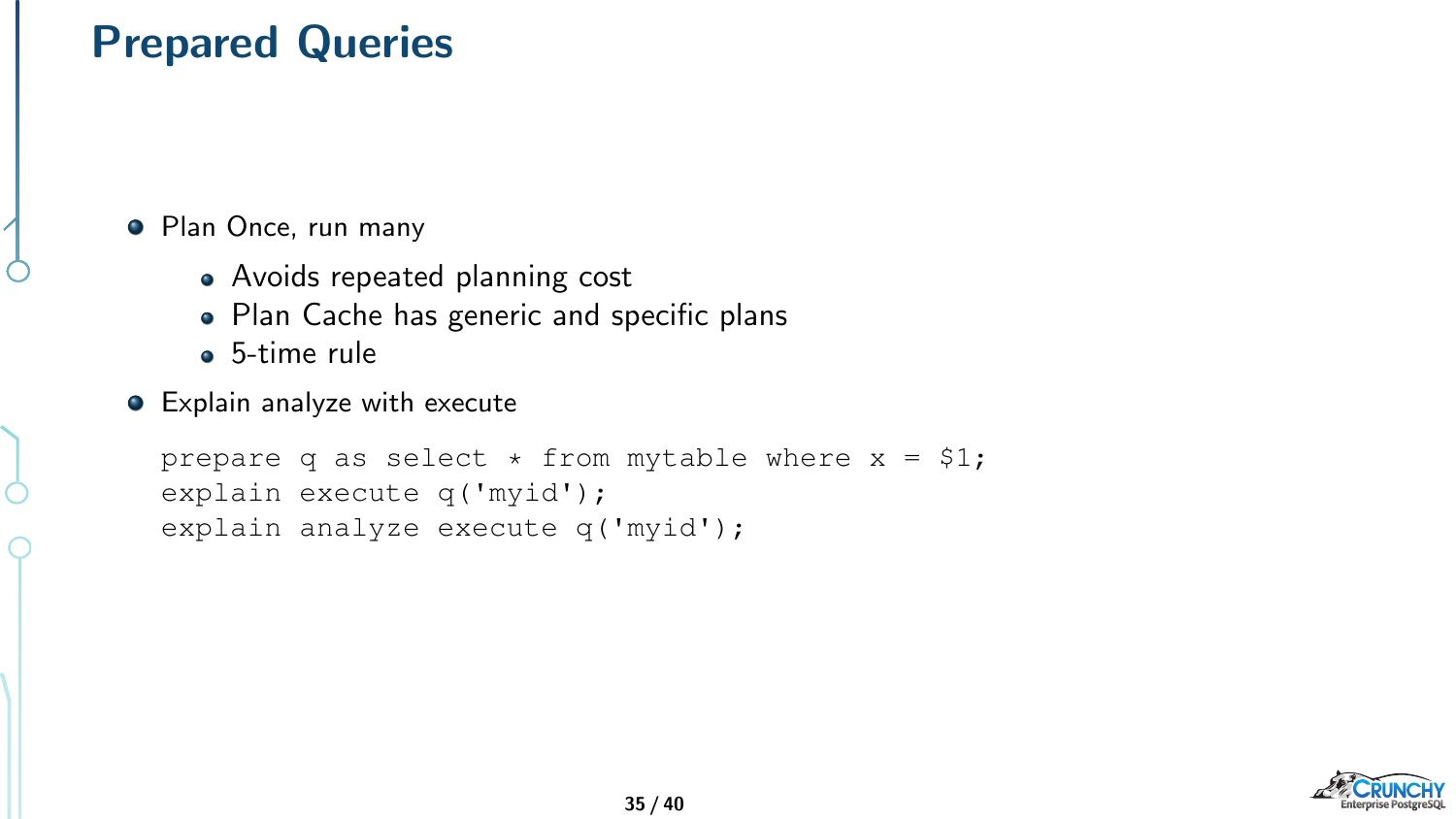# Query Review

- $\bullet$  select count(\*) from table;
	- Index can help- Index Only Scan
	- **Still must check all records**
- select \* from table:
	- Returns all columns and rows.
	- Is every row needed?
	- Is every column needed?
	- de-TOAST can be expensive

• select distinct  $*$  from a, b, c where  $a.x = b.x$ ;

- Watch out for 'select distinct'
- Missing join condition for 'c'
- Cartesian product created, then dups removed
- Join syntax is better
- select  $*$  from a join b using  $(x)$  join c using  $(x)$ ;

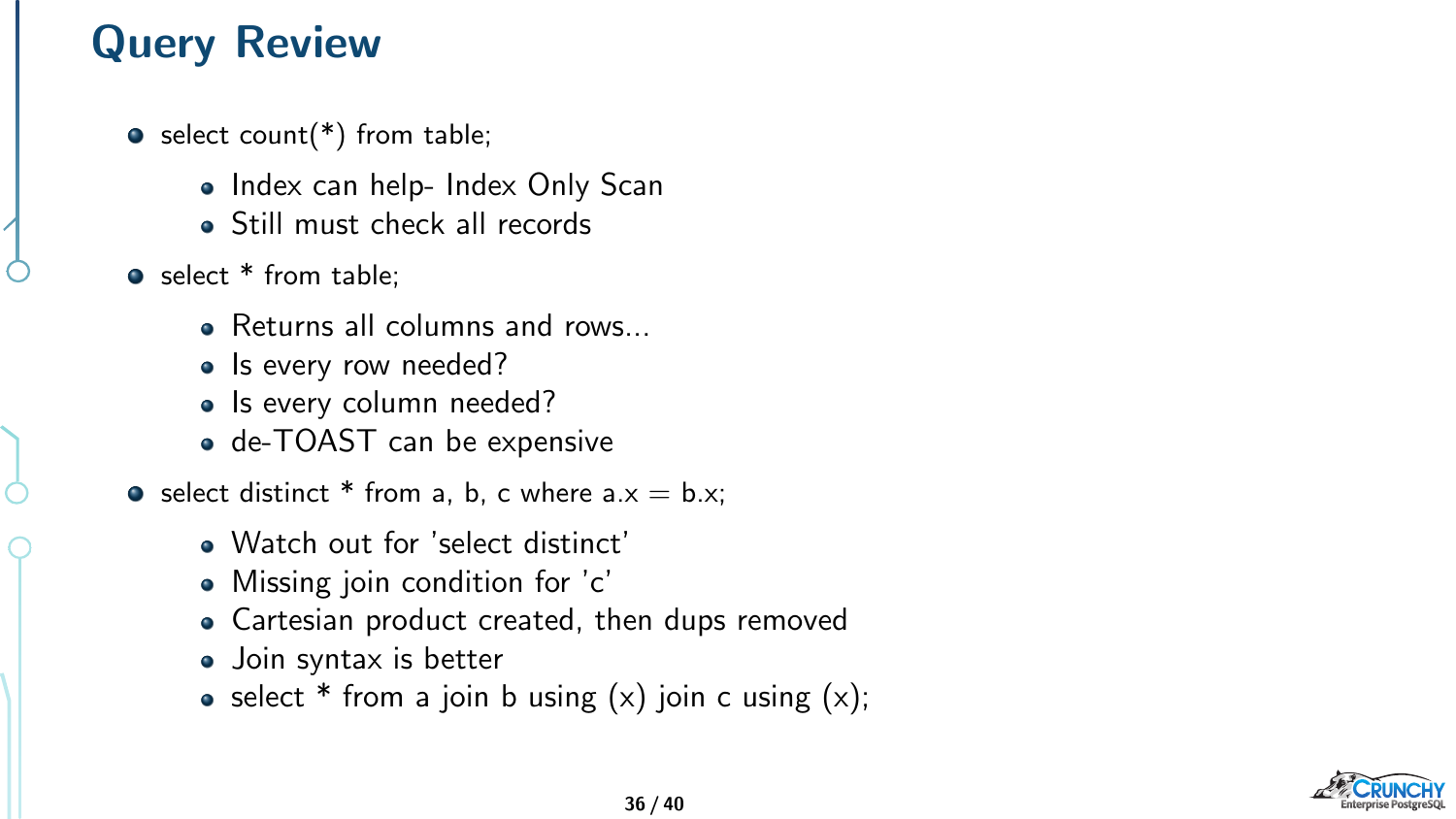#### More Queries

 $\bullet$  select \* from x where myid in (select myid from bigtable);

- Could be turned into a join
- Joins allow more options for how to execute the query
- Generally, a faster way is found
- $\bullet$  select  $*$  from x where myid not in (select myid from bigtable);
	- Left-join can be used instead
	- May be able to use NOT EXISTS instead

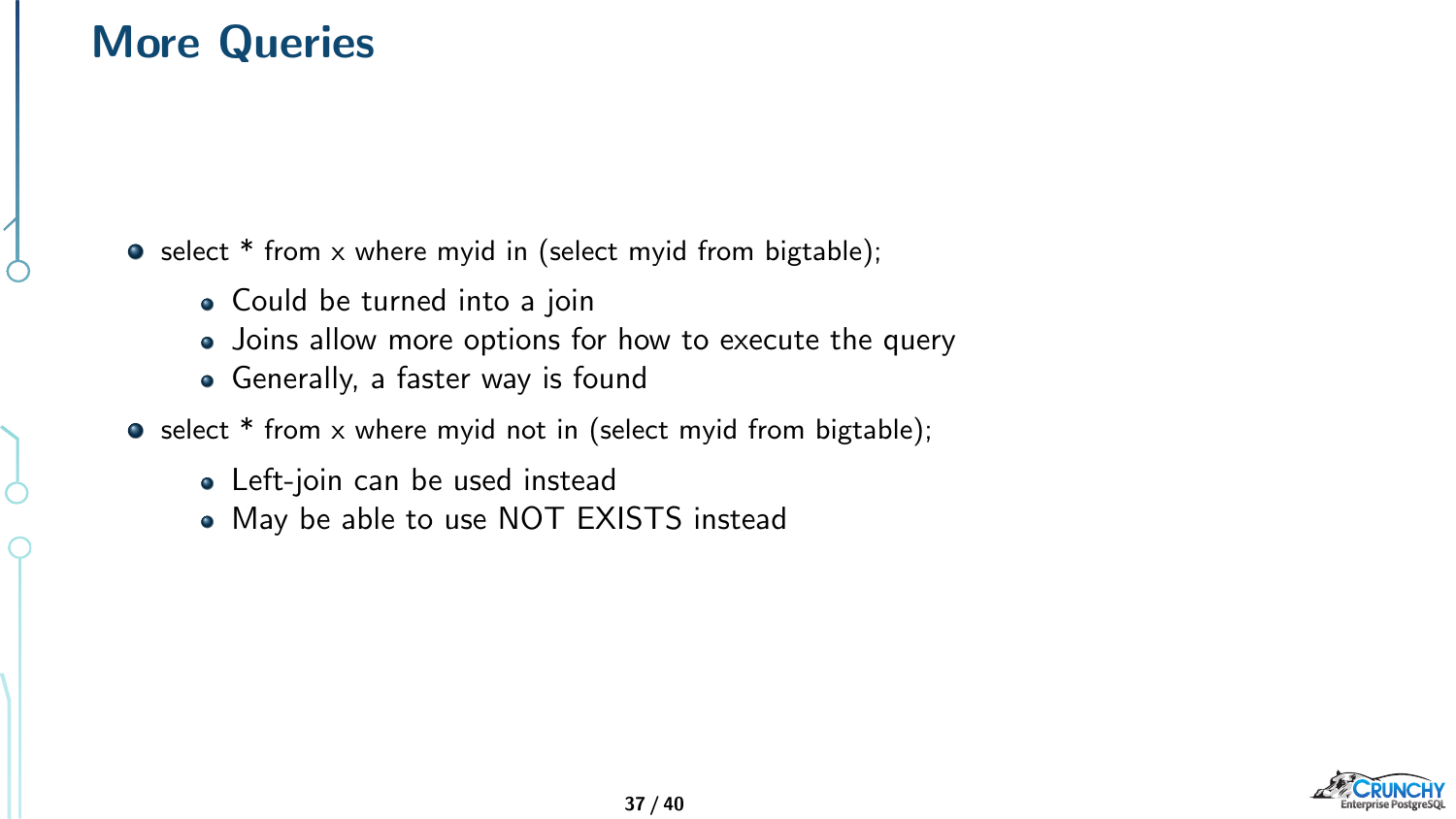#### Even More Queries

**O** Use CTEs

- Keep the results of them small
- WITH cte AS (select \* from expensive join)
- select cte.result, othertable.x from cte join othertable:
- Really, really faster count( $*$ ) estimate
	- **a** Use the database statistics
	- pg\_class.reltuples
	- Only useful for whole tables
	- Will not be perfect
	- Trigger-based approach

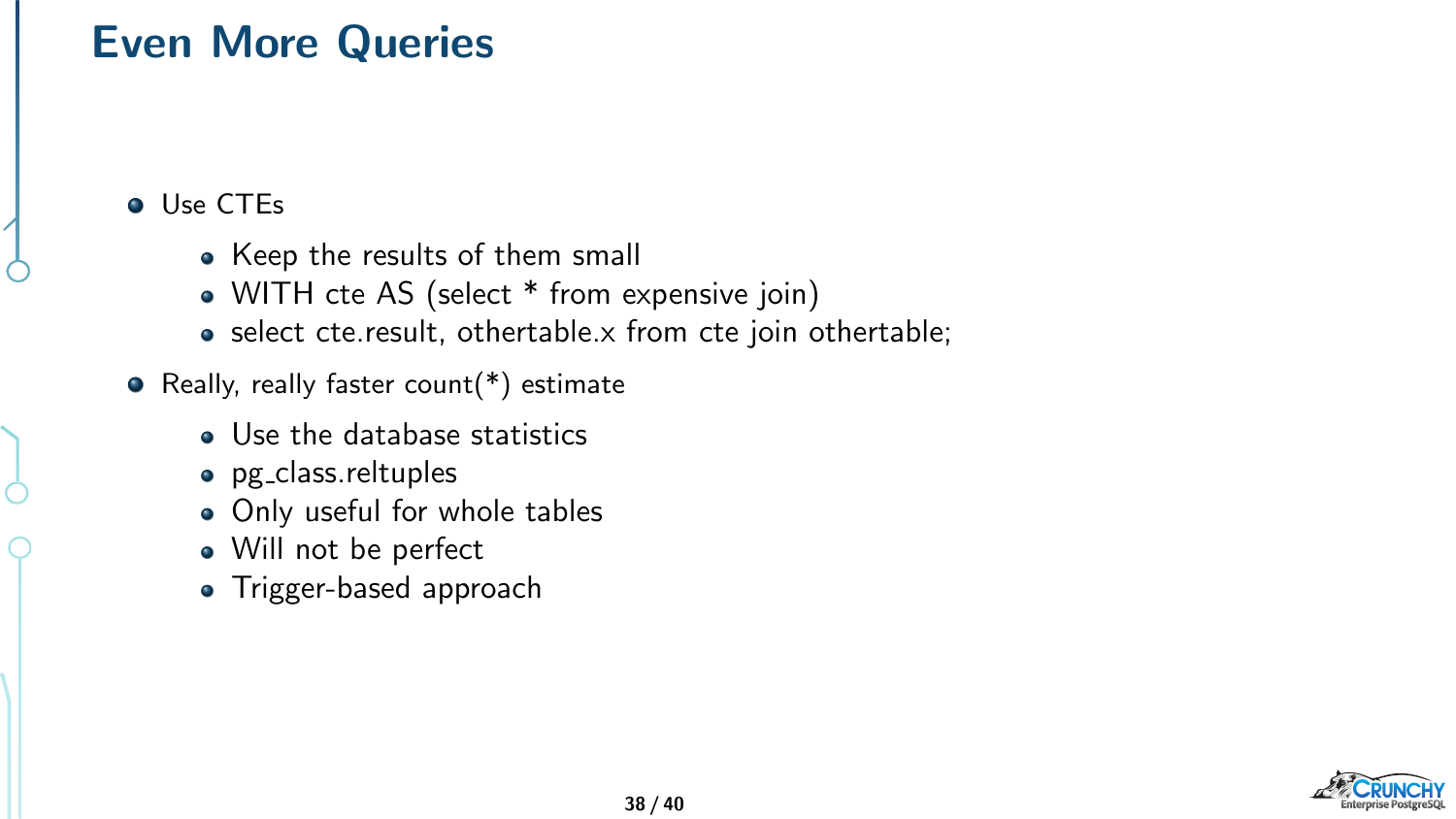#### Review, and then some

- **•** Tuning PG
	- Increase work mem, maintenance work mem
	- Set effective\_cache\_size based on memory
	- Increase shared buffers
- Partial Indexes / Functional Indexes
	- Index only part of the table
	- Use a function inside an index
	- Double-check query plans use the index
- **Remove unused indexes** 
	- Unused indexes still have to be maintained
	- More indexes, slower writes
	- PG statistics- review pg\_stat\_user\_indexes